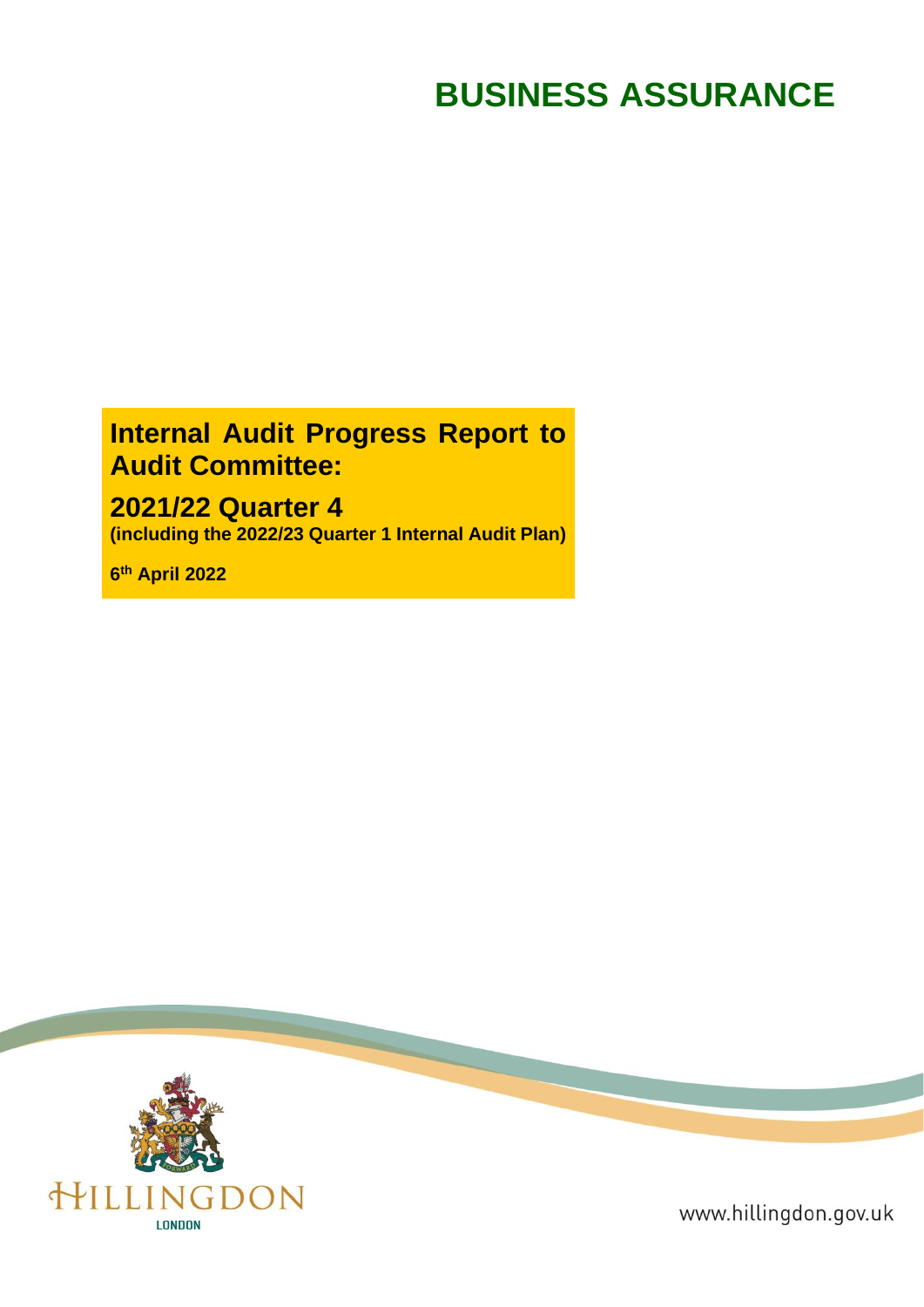# **Contents**

The Internal Audit key contact in connection with this report is:

**Rupert Bamberger** CMIIA, CA, QIAL Interim Head of Internal Audit t: 07507 774964 e: [rbamberger@hillingdon.gov.uk](mailto:rbamberger@hillingdon.gov.uk)

| 1. Introduction                                                                          | $\mathbf{3}$   |
|------------------------------------------------------------------------------------------|----------------|
| <b>2. Executive Summary</b>                                                              | $\mathbf{3}$   |
| 3. Analysis of IA Activity                                                               | 4              |
| 4. Analysis of IA Performance                                                            | $\overline{7}$ |
| <b>5. Forward Look</b>                                                                   | 8              |
| <b>Appendix A - Detailed IA Work Undertaken</b>                                          | 10             |
| Appendix B – Revisions to 2021/22 Quarter 4<br><b>IA Plan</b>                            | 14             |
| Appendix C - 2022/23 Quarter 1 IA Plan                                                   | 16             |
| <b>Appendix D - IA Key Performance Indicators</b>                                        | 19             |
| <b>Appendix E – IA Assurance Level Definitions</b><br>and IA Recommendation Risk Ratings | 20             |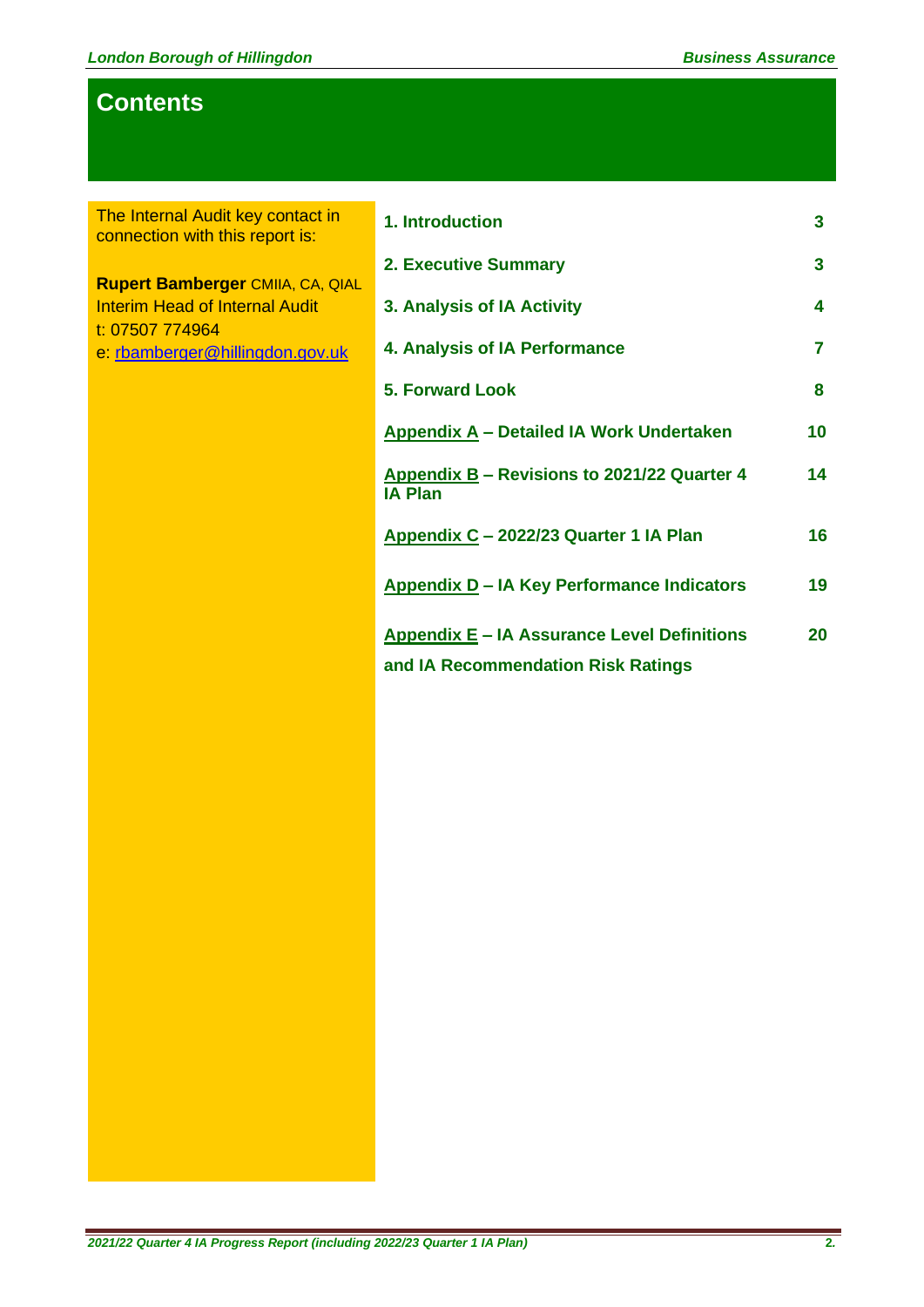#### **1. Introduction**

#### **1.1 The Role of Internal Audit (IA)**

- 1.1.1 IA provides an independent assurance and consultancy service that underpins good governance, essential in helping the Council achieve its corporate objectives and realise its vision for the borough of Hillingdon. It is also a requirement of the Accounts and Audit (Amendment) Regulations 2021 that the Authority undertakes an effective IA to evaluate the effectiveness of its risk management, internal control and corporate governance processes, taking into account the UK Public Sector IA Standards or guidance.
- 1.1.2 The UK Public Sector IA Standards (PSIAS) define the nature of IA and set out basic principles for carrying out IA within the public sector. The PSIAS help the Council to establish a framework for providing IA services, which adds value to the organisation, leading to improved organisational processes and operations.

#### **1.2 The Purpose of the Internal Audit Progress Report to Audit Committee**

- 1.2.1 This progress report presents the Council's Corporate Management Team (CMT) and Audit Committee with summary information on all IA work for Quarter 4 (1<sup>st</sup> January to 31<sup>st</sup> March 2022). In addition, it provides an opportunity for the Council's Head of Internal Audit (HIA), to highlight any significant issues which have arisen from IA work in Quarter 4. It also highlights to CMT, the Audit Committee and other IA stakeholders the revisions to the Quarter 4 (Q4) IA plan since its approval (refer to **Appendix B**).
- 1.2.2 A key feature of this report is the inclusion of the 2022/23 Quarter 1 (Q1) IA plan (refer to **Appendix C**). This has been produced throughout Q4 following our assessment of the key risks in consultation with senior managers. It sets out the planned programme of IA coverage due to commence in the Q1 period ( $1<sup>st</sup>$  April to 30<sup>th</sup> June 2022).

#### **2. Executive Summary**

2.1 Since the Q3 IA Progress Report to CMT and the Audit Committee dated 21<sup>st</sup> January 2022, **5 assurance** reviews, **4 consultancy** reviews and **1 grant claim** have concluded, and **3 assurance** reviews are at draft report stage. In addition, **7 assurance** reviews and **2 consultancy** reviews are at advanced testing stage, and the remaining **5 assurance** reviews are at testing stage. The teams progress against this year's programme of IA work for 2021/22, is depicted in Chart 1 below:



#### **Chart 1 ~ 2021/22 IA Work Undertaken to Date**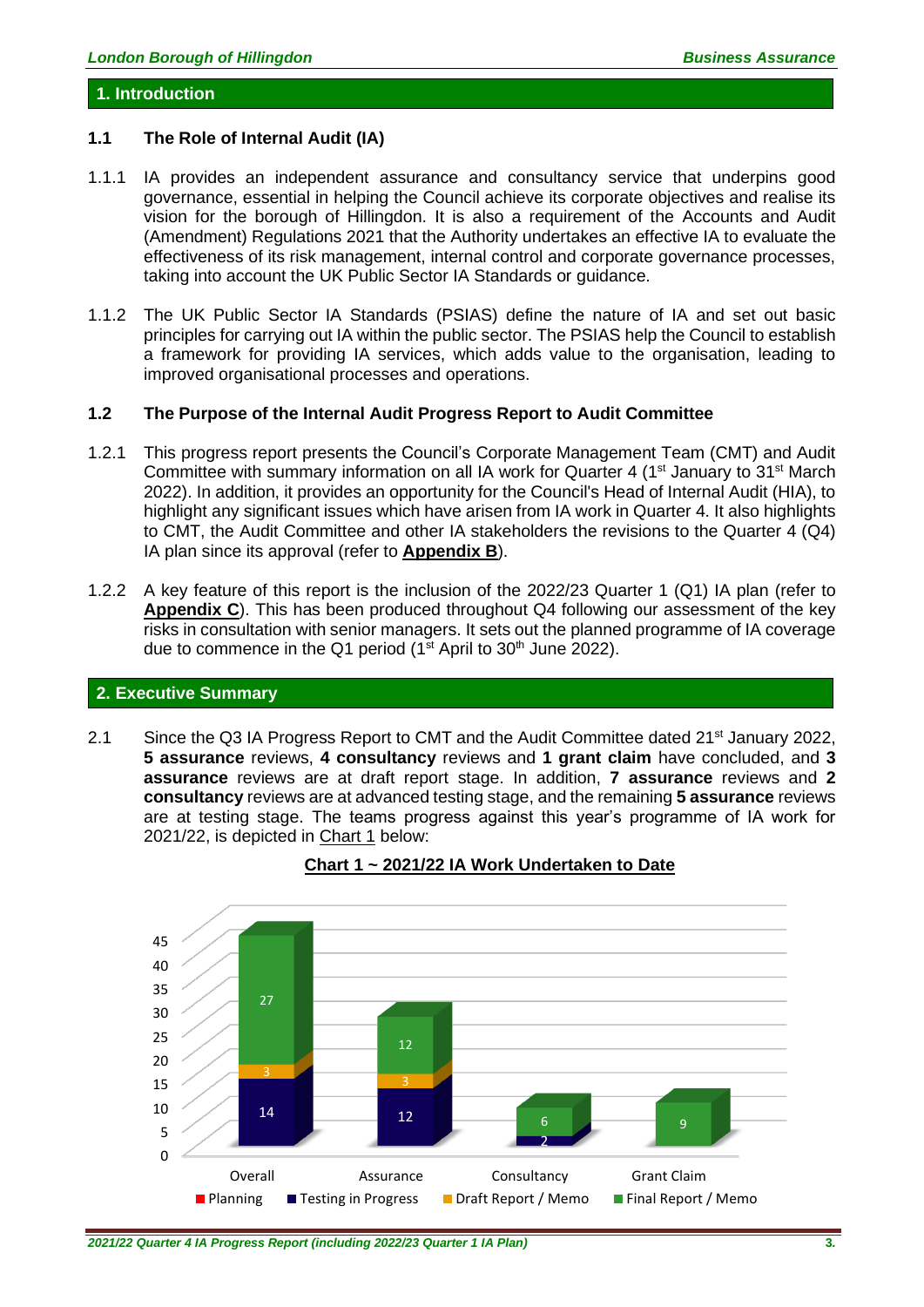- 2.2 IA's work on the 2021/22 Q4 IA Plan commenced in early January 2022 with the planning stage of all audits now complete and testing well underway on almost all remaining Q4 pieces of IA work. Despite further challenges caused by Covid-19, vacancies, and staff movements within the IA team, the IA work in Q4 has continued with **10** pieces of IA work being finalised this quarter.
- 2.3 Key assurance reviews finalised in this quarter include **Section 106 & Community Infrastructure Levy (CIL)**, **Birth Registration Service**, and a **Thematic Review of Safeguarding in Schools**. These three reviews received a **LIMITED** assurance opinion. **Positive action has been proposed by management** to address all the **HIGH** and **MEDIUM** risk recommendations raised within these reviews, with any subsequent recommendations followed-up by IA in due course. Further details of these reviews are included in section 3.1 below.
- 2.4 Following IA undertaking its previous round of planning, **2 assurance reviews** have been **deferred** (in agreement with the HIA). One due to a service request to broaden the scope of the review, and the second following work undertaken (and progress made) by the authority in this area. One of these deferred reviews will be picked up in Q1 2022/23, and the other will be monitored and re-programmed in due course. In addition, **2 consultancy reviews** were **added** to the Q4 IA plan (refer to **Appendix B**).
- 2.5 Further details of all IA activity carried out in this period are summarised in section 3 below.

#### **3. Analysis of Internal Audit Activity**

#### **3.1 Assurance Work in Quarter 4**

- 3.1.1 During this quarter, **5** assurance reviews have been completed to final report stage with an additional **3** assurance reviews at draft report. A further **7** assurance reviews are at advanced testing/ completion stage with the remaining **5** Q4 assurance reviews at testing stage.
- 3.1.2 In Q4, as highlighted in 2.3 above, **3** assurance reviews received **LIMITED** assurance opinions:
	- **Section 106 & CIL** where **5 MEDIUM** and **3 LOW** risk recommendations were raised. The audit review was unable to verify that all appropriate legal and planning compliance fees were paid by the developer in a timely manner due to incomplete management information. There was no single central register for recording all S106 agreements from 2015. Furthermore, there was no overview of current developments with pending, active, or outstanding obligations where trigger points are not proactively identified when they have been reached. Positive management action has been proposed by management to address all the **MEDIUM** and **LOW** risk recommendations raised.
	- **Birth Registration Service** where **4 MEDIUM** and **2 LOW** risk recommendations were raised. The audit review identified enhancements that were possible within the service's booking system. At the time of the audit review, the system was unable to generate robust performance information, with this having to be manually collated. Positive management action has been proposed by management to address all the **MEDIUM** and **LOW** risk recommendations raised.
	- **Thematic Review of Safeguarding in Schools** where **5 HIGH** and **3 LOW** risk recommendations were raised. The IA team found that although 2/4 schools had robust safeguarding arrangements, this review identified some potentially high-risk issues at other schools which affected the level of assurance IA could provide. In 2/4 of the schools there were instances where DBS checks were completed after their commencement date in post and in 1/4 schools there were instances where identity and qualification checks were verified after their commencement date in post. Positive management action has been proposed by management to address all the **HIGH** risk recommendations raised.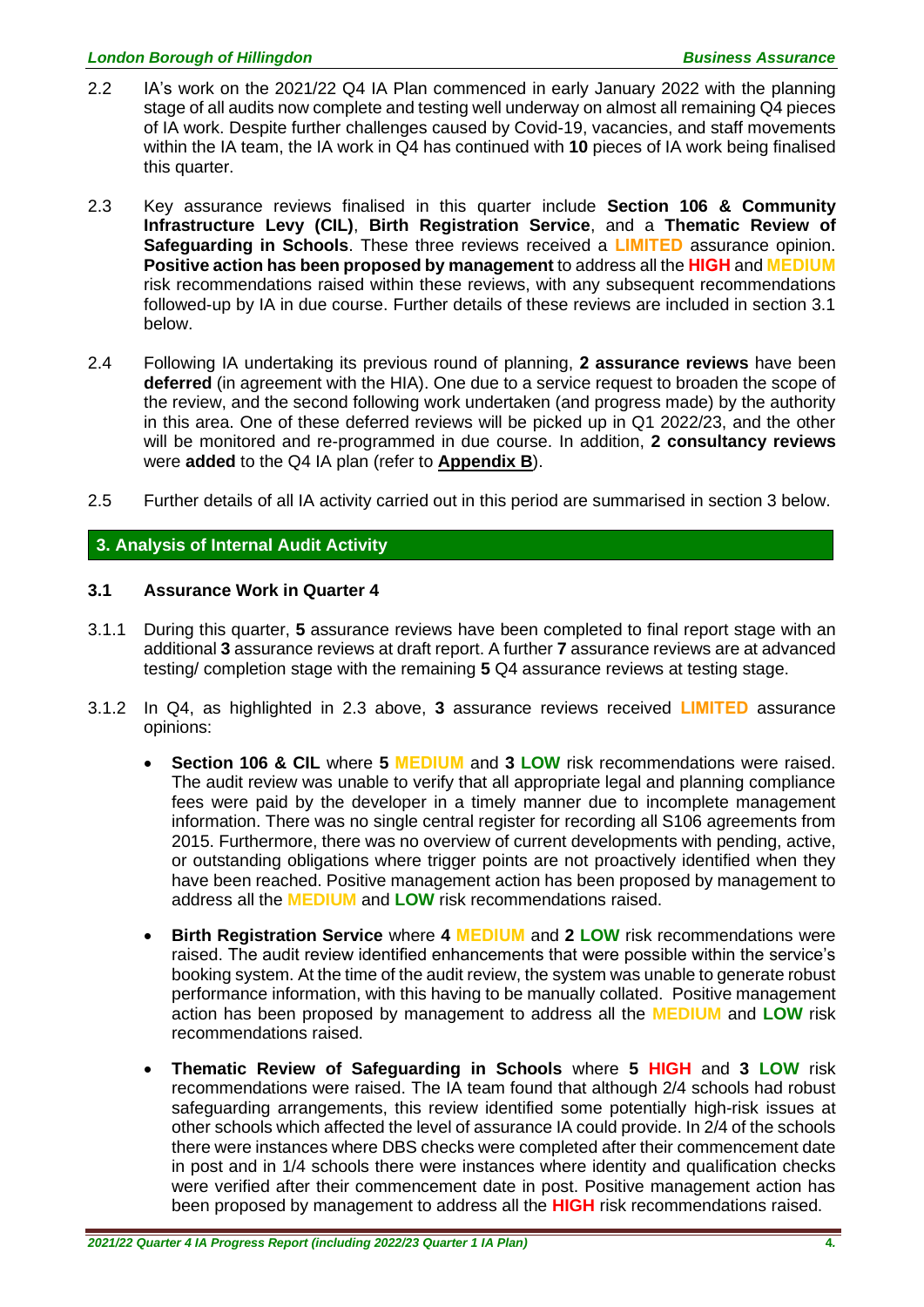- 3.1.3 Other assurance reviews finalised this quarter include the review of the **ICT Service Desk** which was awarded a **REASONABLE** assurance opinion. The review of **Home to Assess** was awarded a **SUBSTANTIAL** assurance opinion. Again, for both reviews, positive action has been proposed by management to address all the **MEDIUM** and **LOW** risk recommendations raised within the reviews and these recommendations (and the underlying risks) will be followed-up by IA in due course.
- 3.1.4 All IA assurance reviewed carried out in the financial year to date are individually listed at **Appendix A**, detailing the assurance levels achieved as well as providing an analysis of recommendations made (in accordance with the assurance level definitions and recommendations risk categories outlined at **Appendix E**).
- 3.1.5 Assurance opinions provided, and the associated IA recommendations raised are further summarised in Chart 2 and Chart 3 overleaf:



### **3.2 Consultancy Work in Quarter 4**

3.2.1 The IA team continues to undertake some consultancy work across the Council. Attached at **Appendix A** is the list of consultancy work carried out in Q4 with **4 consultancy** reviews finalised in Q4: **External Quality Assessment for LB Camden & LB Islington**, **Occupational Therapy - Contract Management**, **Mayors Charity Accounts 2021/22**, and **Stores Stock Check 2021/22**. Two pieces of consultancy work were added to the IA workplan throughout Q4 as detailed in **Appendix B**.

### **3.3 Grant Claim Verification Work in Quarter 4**

3.3.1 During this quarter IA has assisted the Council in certifying **1** grant claim. As detailed at **Appendix A** the planned quarterly verification work on the **Supporting Families (SF) Grant** has progressed well this quarter. IA has tested a sample of SF cases that had been identified as being 'turned around' by the Council's SF Team. At the conclusion of the work IA issued 3 memos in January, February, and March 2022. The total number of families claimed for in Q4 was **70.**

#### **3.4 Follow-Up of Previous Internal Audit Recommendations**

3.4.1 Following the Audit Committee's request in November 2020 for greater assurance in this area of IA activity, it was agreed that IA will actively follow-up on all (including schools) **HIGH** risk recommendations **within 2 weeks** after their implementation date and **MEDIUM** risks **within 4 weeks** after their implementation date.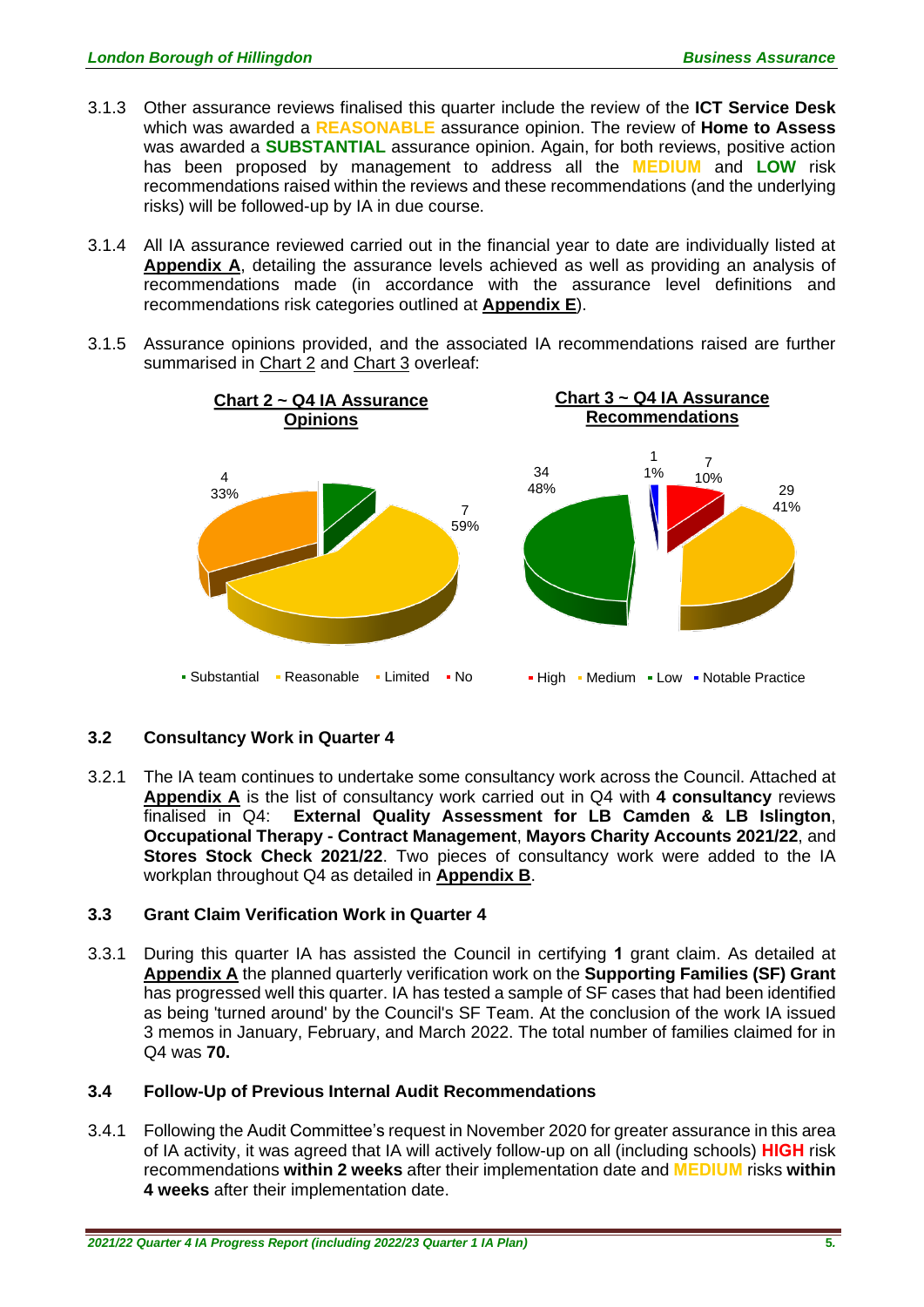- 3.4.2 Further to this, IA has removed the functionality for risk owners to revise recommendation implementation dates in isolation and instead any requests for implementation date extensions go to the HIA for consideration. The HIA will then, in consultation with the relevant CMT Corporate Director, agree the most appropriate course of action.
- 3.4.3 However, as agreed with Audit Committee at their meeting on the  $1<sup>st</sup>$  February 2022, due to COVID-related pressure the Council was facing, alongside vacancies within the IA team, **the programme of IA follow ups was effectively 'paused' within Q4**. Once IA team vacancies have been filled and/ or IA resources bolstered, we anticipate recommencing this work in Q1 of 2022/23, but we will inform CMT and the Audit Committee if there are any delays to this.
- 3.4.4 In the meantime, we are available to support action owners with their recommendations should they need our assistance. Further, TeamCentral continues to issue automatic reminders to Managers whose recommendations are due for implementation and if no update has been provided (on the system) a weekly reminder is sent thereafter. We will also help schools with their recommendations by training them to use TeamCentral to record updates and attach evidence where actions have been marked as implemented.

#### **3.5 Other Internal Audit Work in Quarter 4**

- 3.5.1 We continue to undertake a quarterly approach to IA planning to ensure emerging risks and new areas of concern are captured, particularly following the global pandemic and the risk this still places on the council. During Q4 we continued to undertake risk-based planning meetings alongside risk register reviews due to the synergies between these two functions.
- 3.5.2 The detailed operational IA plan for Q1 of 2022/23 (refer to **Appendix C**) has been produced in consultation with management. The quarterly planning cycle helps ensure that IA resources are directed in a flexible, risk-based, and targeted manner.
- 3.5.3 The IA plan for Q1 2022/23 includes **8** audit reviews; **7** of which are assurance reviews and **1** which is a grant claim. Due to vacancies within the IA team, we anticipate bringing in cosource support for 3 of the audits in Q1. The IA resourcing position will continue to be monitored, with potential further co-source support required throughout 2022/23.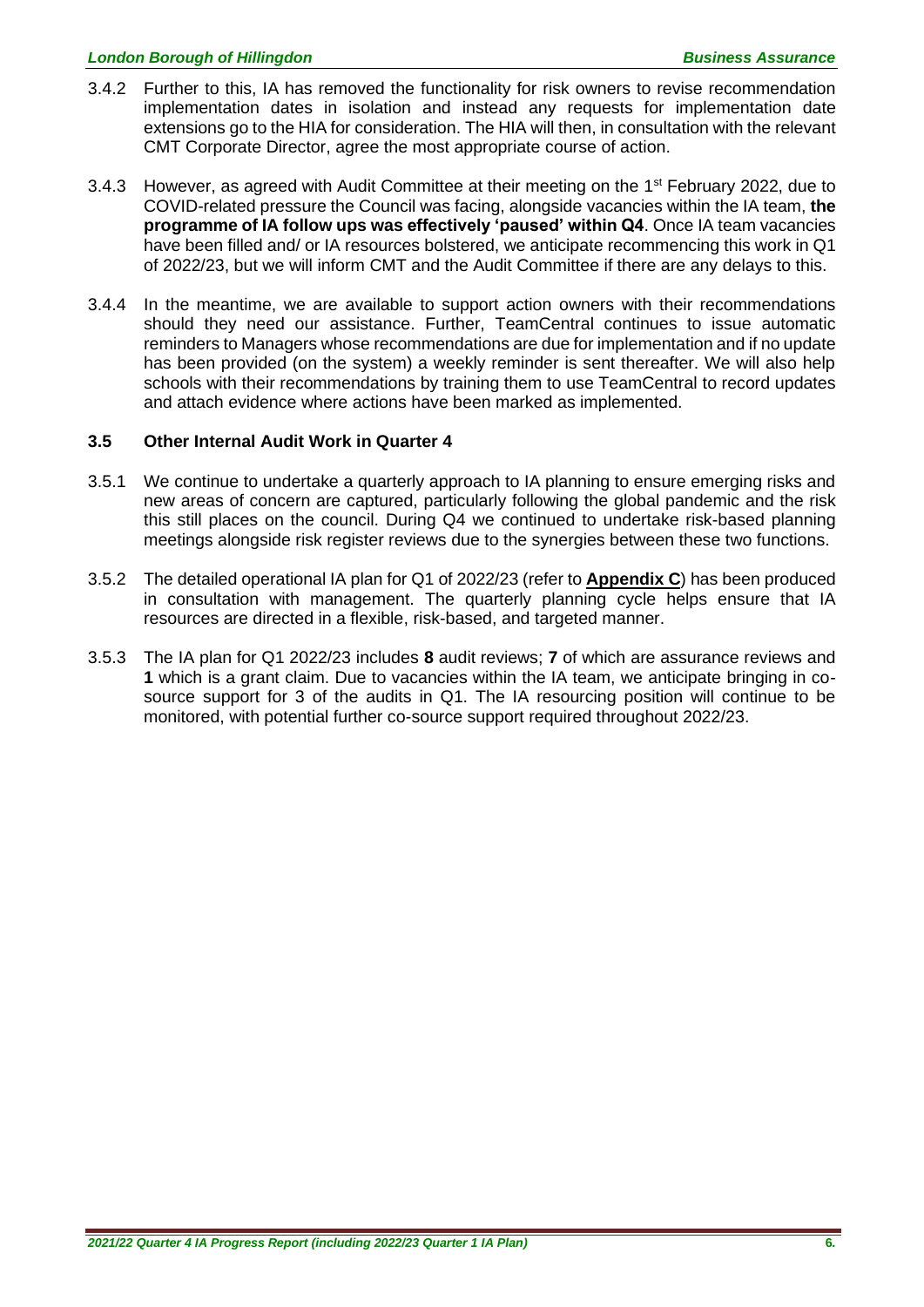#### **4. Analysis of Internal Audit Performance**

#### **4.1 IA Key Performance Indicators**

4.1.1 The KPIs measure the quality, efficiency and effectiveness of the IA service and assist IA and the Council in helping measure how successful IA has been in achieving its strategic and operational objectives. We believe that these KPIs (as detailed at **Appendix D**) are meaningful and provide challenge to the service. Cumulative performance for 2021/22 to date period is summarised below:



**Chart 4 ~ 2021/22 IA Key Performance Indicators**

4.1.2 The following KPIs are below our performance target. They are:

- **KPI 3** refers to **HIGH** risk IA recommendations where management action is taken within agreed timescale. **4/6 (67%\*) HIGH** risk recommendations raised in 2021/22 IA projects to date have been closed and verified by IA.
- **KPI 4** refers to **MEDIUM** risk IA recommendations where management action is taken within agreed timescale. **2/11 (18%\*) MEDIUM** risk recommendations raised in 2021/22 IA projects to date have been implemented and closed by management.
- **KPI 5** shows that 15 assurance reviews (out of 27) have reached draft report stage in 2021/22 which accounts for **56%** of work undertaken so far throughout Q1-Q4 compared to the **90% target**; and
- **KPI 6** shows that 12 assurance reviews (out of 27) have reached final report stage by the 31st March 2022 which accounts for **44%** of work undertaken so far throughout Q1-Q4 compared to the **80% target**.

*\* These percentage implementation figures are likely to have been impacted by the effective 'pause' of IA follow up activity in Q4 (see para 3.4.3 above).*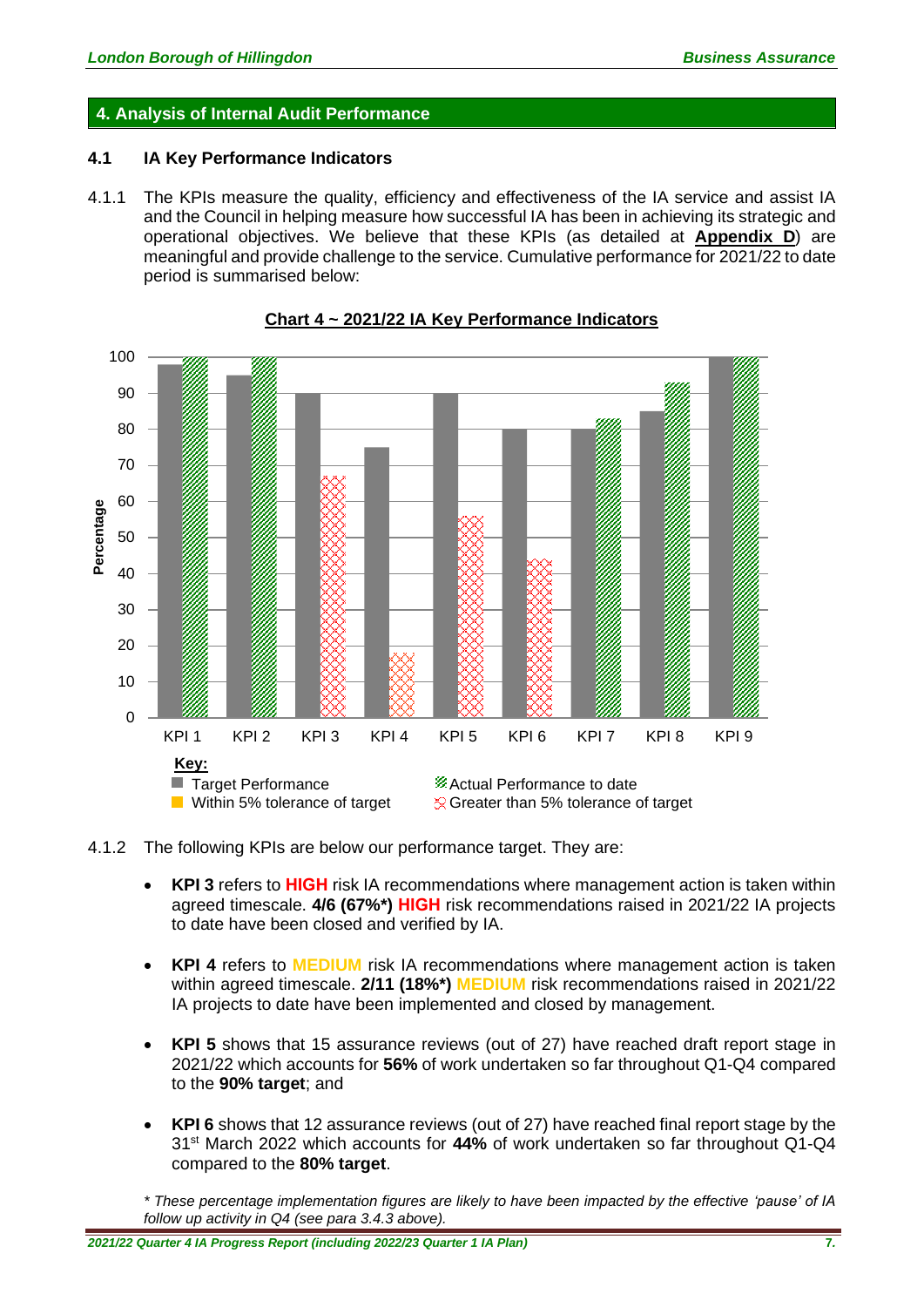4.1.3 **Appendix A** shows a large portion of IA work is underway and progressing through to completion. Following the end of each financial year, a short time lag of completion of all audit work through to draft and final report stage is expected, and the team is working hard to ensure that work is concluded and finalised as soon as possible. There is no doubt that vacancies and resourcing challenges will have impacted delivery, however plans are in place to mitigate the longer-term effect of this. Further details have been included below.

#### **5. Current Internal Audit staffing position and resourcing challenges**

- 5.1 2021/22 has seen significant resourcing changes and challenges in the IA team. A summary of the current IA structure and associated vacancies is included below:
	- **Head of Internal Audit and Risk Assurance** Vacant since February 2022, however being covered on an interim basis (*current interim until end of April 2022, then planned handover to new Interim Head of Internal Audit (HofIA) throughout April.)* A recruitment campaign in Q4 2021/22 to find a new permanent HofIA was unsuccessful.
	- **2 x Internal Audit Managers**  2 in post, although 1 leaving July 2022
	- **2 x Senior Internal Auditors**  1 in post, 1 vacant (*plan to supplement vacancy through cosource support in the short-term*)
	- **2 x Internal Auditors**  2 in post
	- **2 x Trainee Internal Auditors**  2 vacant (*recruitment currently on hold*)
- 5.2 The challenge of losing IA staff to professional services firms continues, with 3 IA staff moving to one firm (BDO) in particular over the last year.
- 5.3 Given the period of transition within the IA team, along with vacant senior IA posts, it was decided to place the planned recruitment round for 2 x Trainee Auditors on hold.

#### **6. Forward Look**

- 6.1 Looking ahead to 2022/23, **recruitment and/ or bolstering IA resource through a cosource arrangement** is a high priority for the IA Team. What is essential is IA resource secured has a high level of skill and proficiency, but can also deliver change/ add value and thrive within the LBH culture. Despite a number of vacancies and staff movements in a period of significant change, the IA team is working hard to ensure that IA delivery is not impacted in a negative way.
- 6.2 Given the various challenges that COVID has presented the Council, along with it was agreed that internal audit would effectively 'pause' their programme of audit follow up work in Q4 2021/22. This was to allow officers more time and/ or focus on their respective service areas. Given the reduction in percentage of IA recommendations where management action is taken within agreed timescale, alongside the end of all COVID-related restrictions, **the recommencement of a programme of IA follows ups will be a priority going forwards**.
- 6.3 The IA team has successfully procured the upgrade to TeamMate called **TeamMate Plus (TM+)** which was due to be installed in early 2022/23. The system offers better integration with MS Office 365 and there are also additional modules which can help the IA Team with risk management and data analytics. However, due to current resourcing challenges within the IA team, **this upgrade has currently been placed on hold**.
- 5.4 IA would like to take this opportunity to formally thank all staff throughout the Council with whom it had contact during Q4. There are no other matters that the HIA needs to bring to the attention of the Council's CMT or Audit Committee at this time.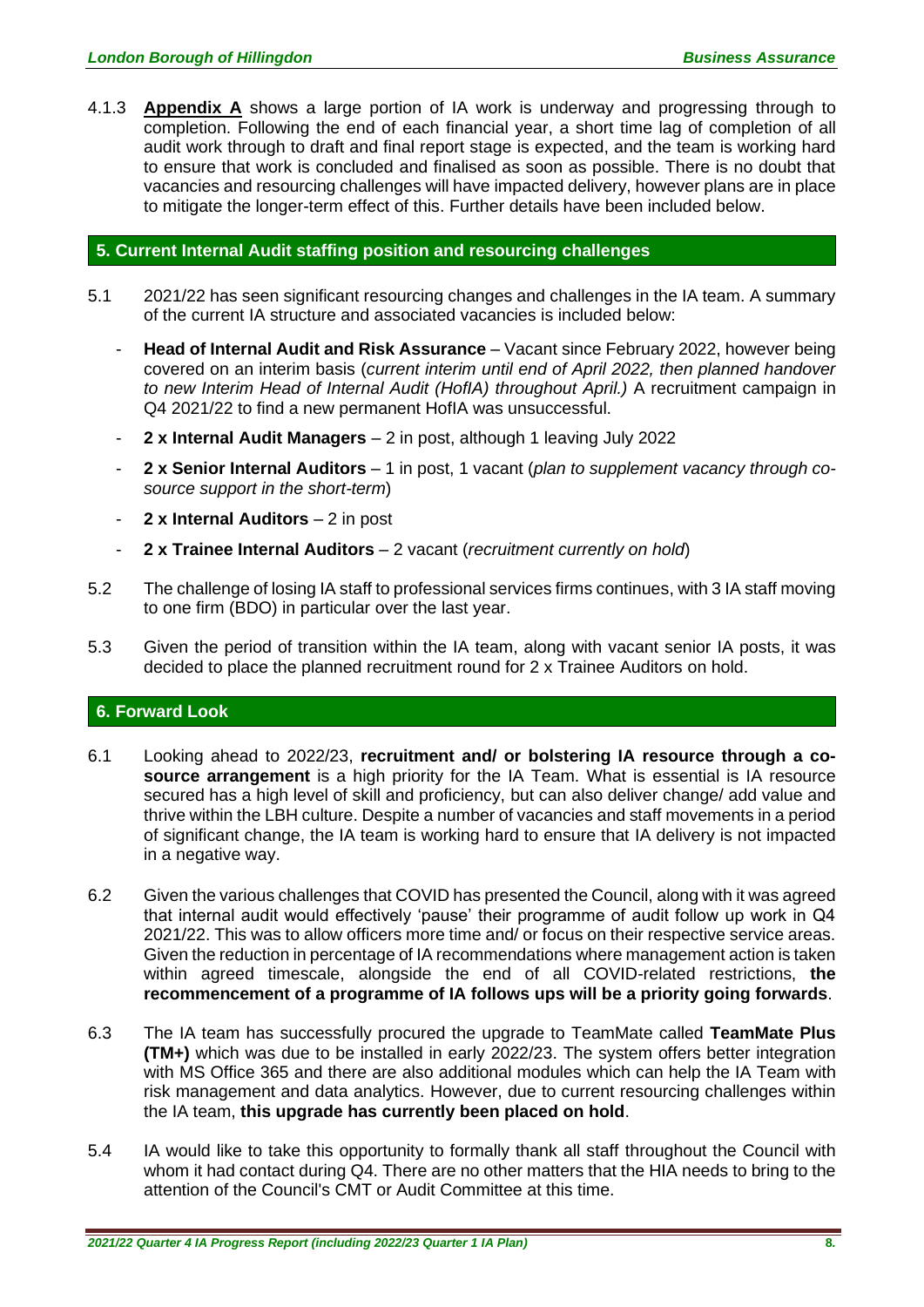#### **Rupert Bamberger** CMIIA QIAL CIA Interim Head of Internal Audit

6 th April 2022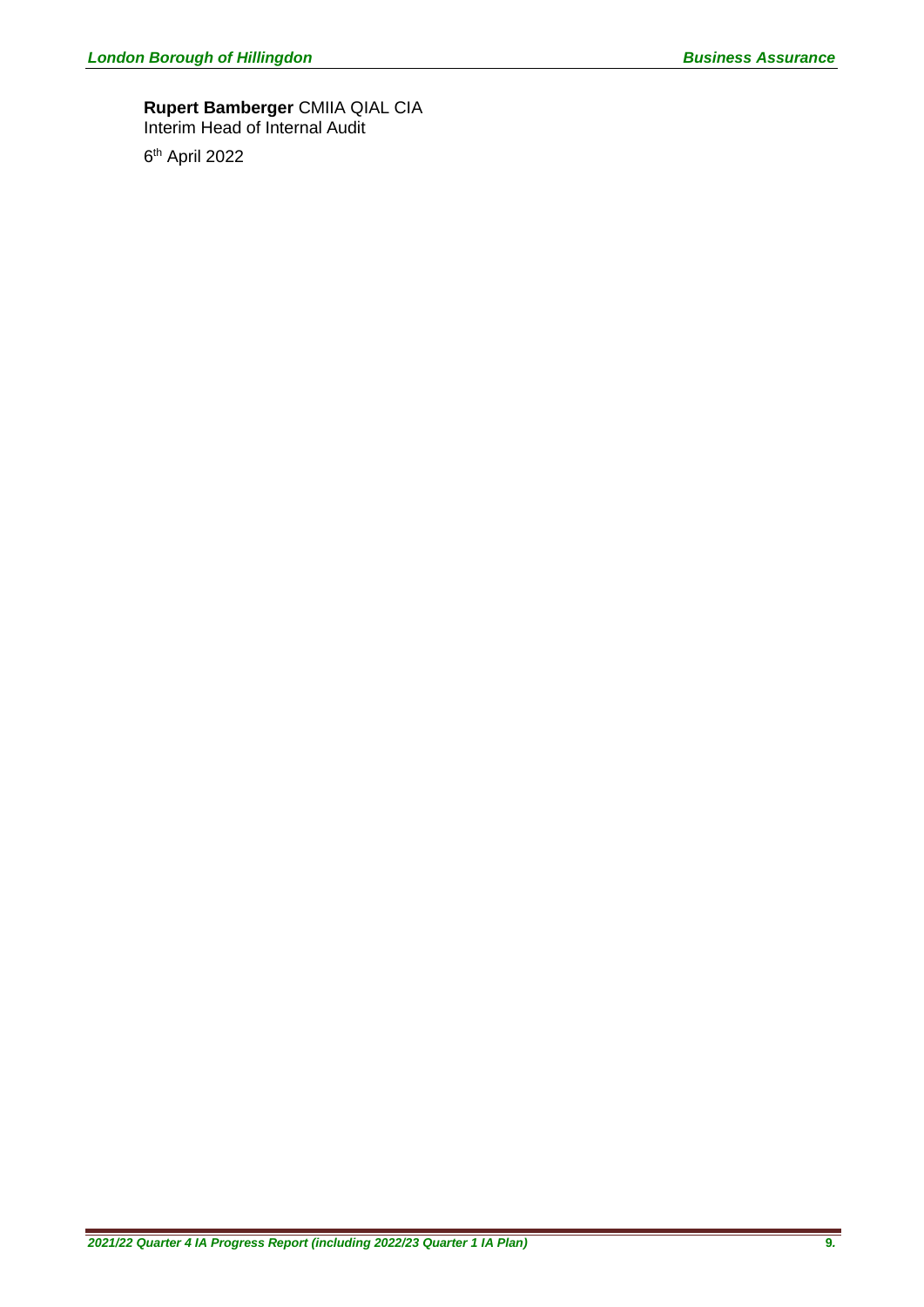# **APPENDIX A**

## **DETAILED INTERNAL AUDIT WORK UNDERTAKEN IN 2021/22**

| Key:                             |                                       |                              |                                  |
|----------------------------------|---------------------------------------|------------------------------|----------------------------------|
| <b>IA</b> = Internal Audit       | $H = High Risk$                       | <mark>∥ = Medium Risk</mark> | $L = Low Risk$                   |
| $\mathsf{NP}$ = Notable Practice | $CFA = Client Feedback Questionnaire$ |                              | $\vert$ ToR = Terms of Reference |

### **2021/22 IA Assurance Reviews:**

| IA Ref.<br><b>IA Review Area</b> |                                                        | Status as at 31 <sup>st</sup> March 2022           | <b>Assurance Level</b> | <b>Risk Rating</b> |                |             |                | <b>CFQ</b>       |  |
|----------------------------------|--------------------------------------------------------|----------------------------------------------------|------------------------|--------------------|----------------|-------------|----------------|------------------|--|
|                                  |                                                        |                                                    |                        | н                  | M              | L.          | <b>NP</b>      | <b>Received?</b> |  |
| $21 - A6$                        | <b>Transport Contract Management</b>                   | Final report issued on 22 <sup>nd</sup> Nov 2021   | <b>Limited</b>         |                    |                | $\mathbf 0$ | $\Omega$       | $\checkmark$     |  |
| 21-A18                           | S106 and CIL                                           | Final report issued on 17 <sup>th</sup> Jan 2022   | <b>Limited</b>         | $\Omega$           | 5              | 3           | 0              | $\checkmark$     |  |
| 21-A14                           | <b>Birth Registration Service</b>                      | Final report issued on 17 <sup>th</sup> Jan 2022   | <b>Limited</b>         | 0                  | 4              | 2           | 0              | ✓                |  |
| $21 - A9$                        | <b>Business Continuity Planning</b>                    | Final report issued on 3rd Sept 2021               | <b>Reasonable</b>      | 0                  | 3              |             | 0              | ✓                |  |
| $21 - A2$                        | Planned Works & Contract Management                    | Final report issued on 14th Oct 2021               | <b>Reasonable</b>      | 0                  | 3              | 3           | $\Omega$       | $\checkmark$     |  |
| $21 - A7$                        | <b>Fostering Service</b>                               | Final report issued on 15 <sup>th</sup> Oct 2021   | <b>Reasonable</b>      | $\Omega$           | 4              | 2           | 0              | ✓                |  |
| $21 - A5$                        | <b>Expenditure Approval Process</b>                    | Final report issued on 18th Oct 2021               | <b>Reasonable</b>      | 0                  | $\overline{2}$ | 5           | $\overline{0}$ | ✓                |  |
| 21-A17                           | Road Naming and Numbering                              | Final report issued on 10 <sup>th</sup> Dec 2021   | <b>Reasonable</b>      | $\Omega$           | 4              | 4           |                | ✓                |  |
| 21-A16                           | Procurement - Contract Compliance                      | Final report issued on 31 <sup>st</sup> Dec 2021   | <b>Reasonable</b>      |                    |                | 3           | 0              | ✓                |  |
| $21 - A3$                        | <b>ICT Service Desk</b>                                | Final report issued on 28 <sup>th</sup> Jan 2022   | <b>Reasonable</b>      | 0                  | 2              | 3           | 0              | X                |  |
| 21-A20                           | Safeguarding<br>Review<br>of<br>Thematic<br>in Schools | Final report issued on 18th Feb 2022               | Limited                | 5                  | 0              | 4           | 0              | ✓                |  |
| 21-A28                           | Home to Assess                                         | Final report issued on 14th Mar 2022               | <b>Substantial</b>     | $\Omega$           | $\mathbf 0$    | 4           | $\overline{0}$ | ✓                |  |
| 21-A26                           | <b>Planning Enforcement</b>                            | Draft report issued on 16 <sup>th</sup> March 2022 |                        |                    |                |             |                |                  |  |
| 21-A29                           | Music Service - Overseas Trip                          | Draft report issued on 1 <sup>st</sup> April 2022  |                        |                    |                |             |                |                  |  |
| 21-A23                           | Chronology on Protocol                                 | Draft report issued on 6th April 2022              |                        |                    |                |             |                |                  |  |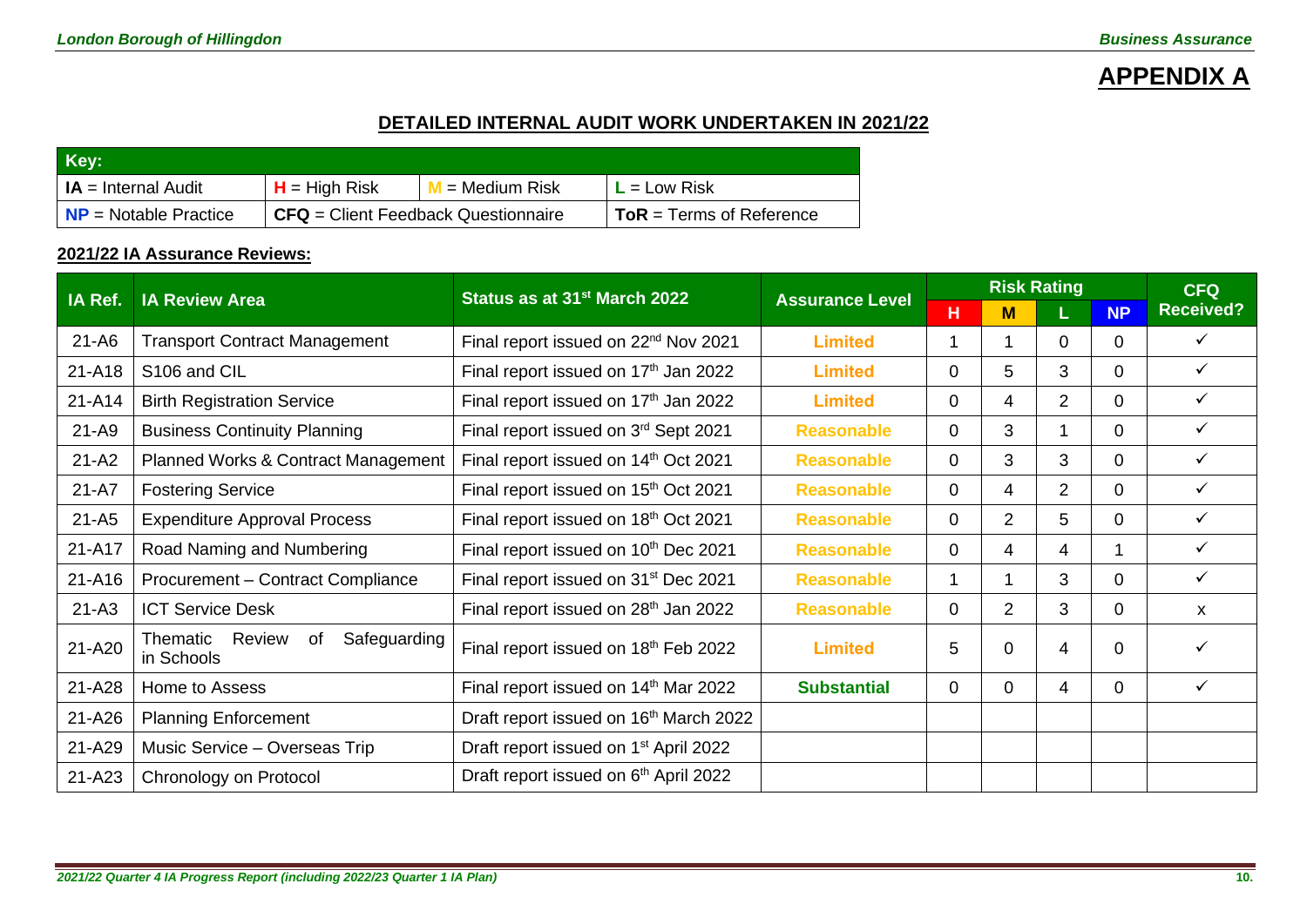# **APPENDIX A (cont'd)**

#### **DETAILED INTERNAL AUDIT WORK UNDERTAKEN IN 2021/22**

#### **2021/22 IA Assurance Reviews:**

| IA Ref.   | <b>IA Review Area</b>                            | Status as at 31 <sup>st</sup> March 2022    | <b>Assurance Level</b> |     |     | <b>Risk Rating</b> |           | <b>CFQ</b>       |
|-----------|--------------------------------------------------|---------------------------------------------|------------------------|-----|-----|--------------------|-----------|------------------|
|           |                                                  |                                             |                        | н   | M   |                    | <b>NP</b> | <b>Received?</b> |
| 21-A11    | Crematorium                                      | Testing concluding/ delayed*                |                        |     |     |                    |           |                  |
| 21-A12    | Absence Management                               | Testing concluding                          |                        |     |     |                    |           |                  |
| 21-A13    | <b>Allotments</b>                                | Testing concluding                          |                        |     |     |                    |           |                  |
| 21-A24    | <b>Transport Funded Projects</b>                 | Testing concluding                          |                        |     |     |                    |           |                  |
| 21-A25    | <b>Hatton Grove</b>                              | Testing concluding                          |                        |     |     |                    |           |                  |
| 21-A27    | <b>Payroll Rent Payments</b>                     | Testing concluding                          |                        |     |     |                    |           |                  |
| 21-A21    | IT Application Review: ContrOCC                  | Testing concluding                          |                        |     |     |                    |           |                  |
| $21 - A1$ | <b>Disabled Facilities Grant</b>                 | Testing in progress                         |                        |     |     |                    |           |                  |
| 21-A31    | Tenancy Management - Fixed Term<br>Tenancies     | Testing in progress                         |                        |     |     |                    |           |                  |
| 21-A32    | <b>IT Governance</b>                             | Testing in progress                         |                        |     |     |                    |           |                  |
| 21-A34    | Licensing - Animal Welfare                       | Testing in progress                         |                        |     |     |                    |           |                  |
| 21-A35    | Pension Fund Data Mapping                        | Testing in progress                         |                        |     |     |                    |           |                  |
|           | <b>Total Number of IA Recommendations Raised</b> |                                             |                        |     |     |                    | 1         |                  |
|           |                                                  | <b>Total % of IA Recommendations Raised</b> | 10%                    | 41% | 48% | 1%                 |           |                  |

\* Internal Audit are currently working with the Bereavement Service to complete the testing for this review. The Bereavement Service has suffered staffing and resource difficulties since the audit *commenced and therefore testing has been suspended to allow services for residents to take a priority. Testing will re-commence in mid-April with the assistance of the Interim Head of Green*  Spaces to ensure that information required for the review is provided in a timely manner. Testing will also assess the impact of the staffing issues on the Service's ability to deliver its services to *residents.*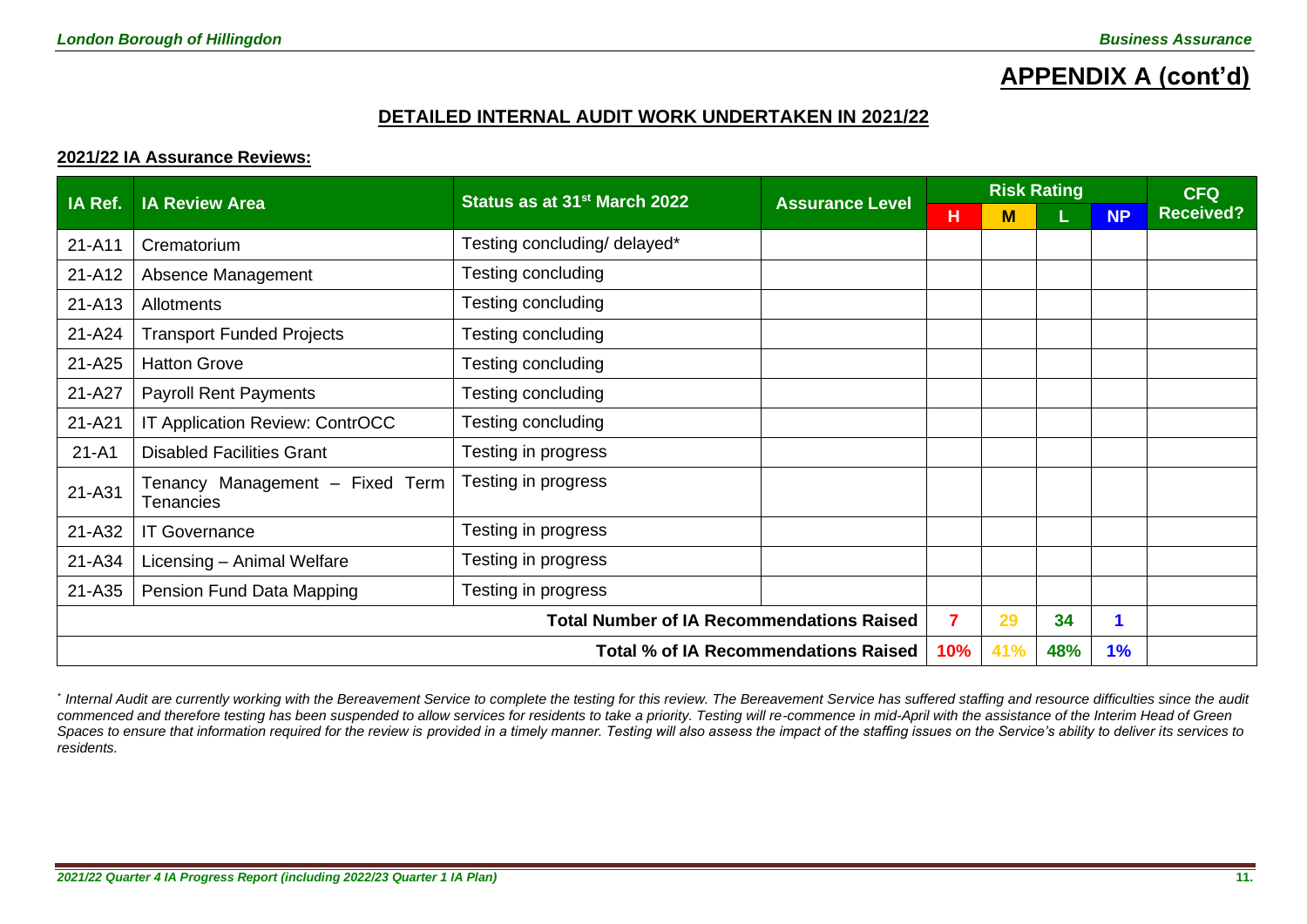# **APPENDIX A (cont'd)**

### **DETAILED INTERNAL AUDIT WORK UNDERTAKEN IN 2021/22**

#### **2021/22 IA Follow-Up Reviews:**

|           |                                             |                                          |                           | CFQ                                      |            |            |              |
|-----------|---------------------------------------------|------------------------------------------|---------------------------|------------------------------------------|------------|------------|--------------|
|           | <b>IA Ref.</b> IA Follow-Up Review Area     | Status as at 31 <sup>st</sup> March 2022 | Implemented               | <b>Partly</b><br>Implemented Implemented | <b>Not</b> | <b>TNA</b> | <b>Total</b> |
| $21 - A8$ | Follow-up of Implemented<br>Recommendations | Deferred                                 | Refer to para 3.4 and 5.2 |                                          |            |            |              |

#### **2021/22 IA Consultancy Reviews:**

| IA Ref.           | <b>IA Review Area</b>                                    | Status as at 31 <sup>st</sup> March 2022            | <b>CFQ</b><br><b>Received?</b> |
|-------------------|----------------------------------------------------------|-----------------------------------------------------|--------------------------------|
| $21-C1$           | Civica Casework - Enforcement                            | Final memo issued on 22 <sup>nd</sup> October 2021  |                                |
| 21-C <sub>2</sub> | <b>General Ledger</b>                                    | Final memo issued on 23rd December 2021             |                                |
| $21-C3$           | External Quality Assessment for LB Camden & LB Islington | Final memo issued on 2 <sup>nd</sup> February 2022  | N/A                            |
| 21-C4             | Occupational Therapy - Contract Management               | Final memo issued on 28th March 2022                | x                              |
| 21-C <sub>5</sub> | Mayors Charity Accounts 2021/22                          | Final memo issued on 18 <sup>th</sup> March 2022    | N/A                            |
| 21-C6             | Stores Stock Check 2021/22                               | Final memo issued on 31 <sup>st</sup> March 2022    | N/A                            |
| 21-C7             | <i>*Purchasing and Payments in Hayes Park School</i>     | Testing concluding (new review added February 2022) |                                |
| 21-C8             | *Direct Payments Transactional Testing                   | Testing concluding (new review added February 2022) |                                |

*New IA Consultancy Reviews – refer to Appendix B*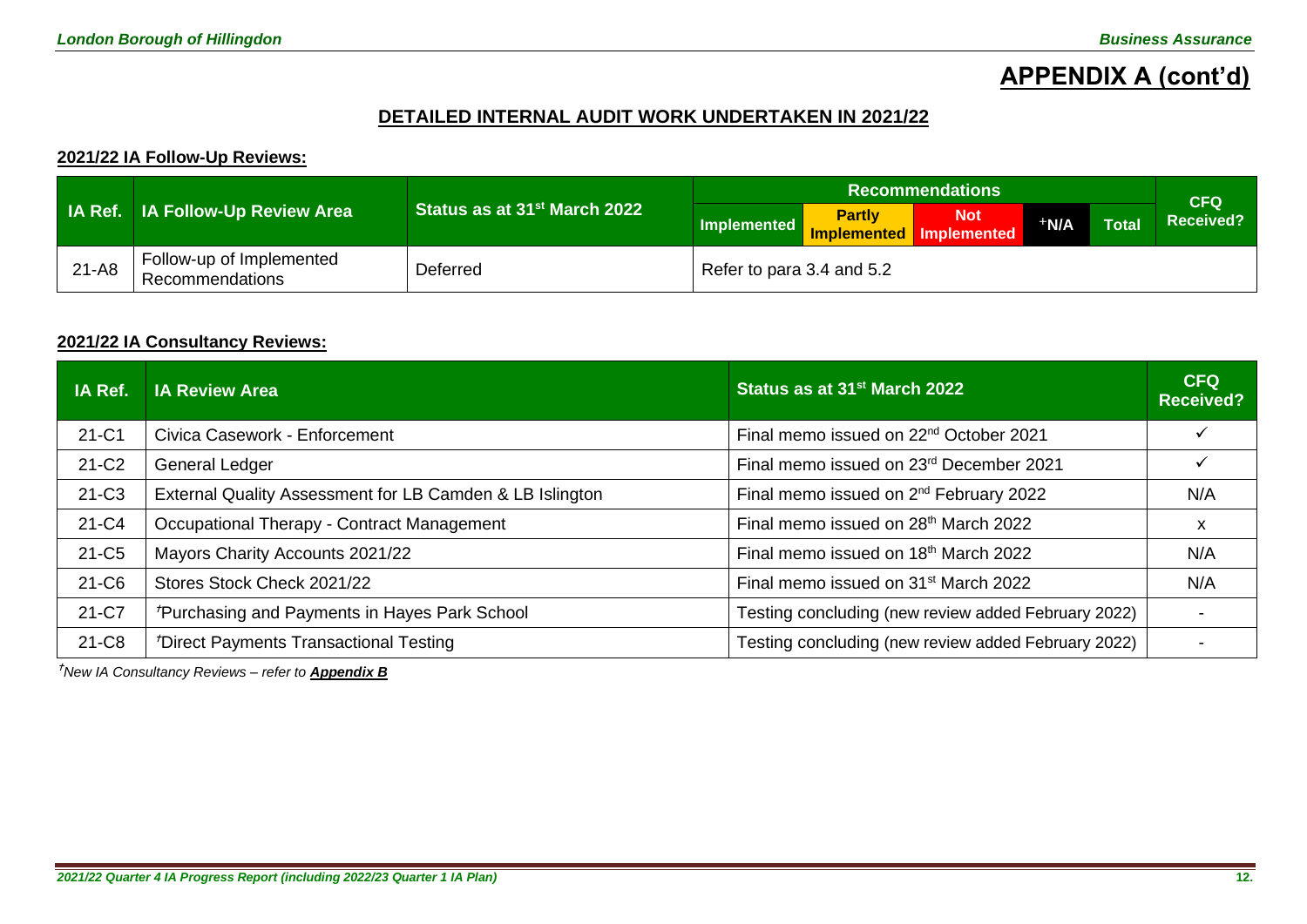# **APPENDIX A (cont'd)**

### **DETAILED INTERNAL AUDIT WORK UNDERTAKEN IN 2021/22**

#### **2021/22 IA Grant Claim Verification Reviews:**

| IA Ref. | <b>IA Review Area</b>                        | Status as at 31 <sup>st</sup> March 2022                                                              |
|---------|----------------------------------------------|-------------------------------------------------------------------------------------------------------|
| 21-GC1  | Supporting Families Grant - Quarter 1        | Certified, memos issued on 29 <sup>th</sup> Apr, 28 <sup>th</sup> May and 25 <sup>th</sup> Jun 2021   |
| 21-GC2  | Safety at Ports Grant                        | Certified and memo issued on 12th August 2021                                                         |
| 21-GC6  | <b>Bus Service Operators Grant</b>           | Certified and memo issued on 30 <sup>th</sup> September 2021                                          |
| 21-GC3  | Supporting Families Grant - Quarter 2        | Certified, memos issued on 30 <sup>th</sup> Jul, 27 <sup>th</sup> Aug and 24 <sup>th</sup> Sept 2021  |
| 21-GC5  | <b>Disabled Facilities Capital Grant</b>     | Certified and memo issued on 26 <sup>th</sup> October 2021                                            |
| 21-GC7  | <b>Supporting Families Grant - Quarter 3</b> | Certified, memos issued on 29 <sup>th</sup> Oct, 26 <sup>th</sup> Nov and 17 <sup>th</sup> Dec 2021   |
| 21-GC4  | <b>Housing Benefit Subsidy Grant</b>         | Certified and memo issued on 10 <sup>th</sup> December 2021                                           |
| 21-GC8  | <b>Green Homes Grant</b>                     | Certified and memo issued on 15 <sup>th</sup> December 2021                                           |
| 21-GC9  | Supporting Families Grant - Quarter 4        | Certified, memos issued on 28 <sup>th</sup> Jan, 24 <sup>th</sup> Feb and 23 <sup>rd</sup> March 2022 |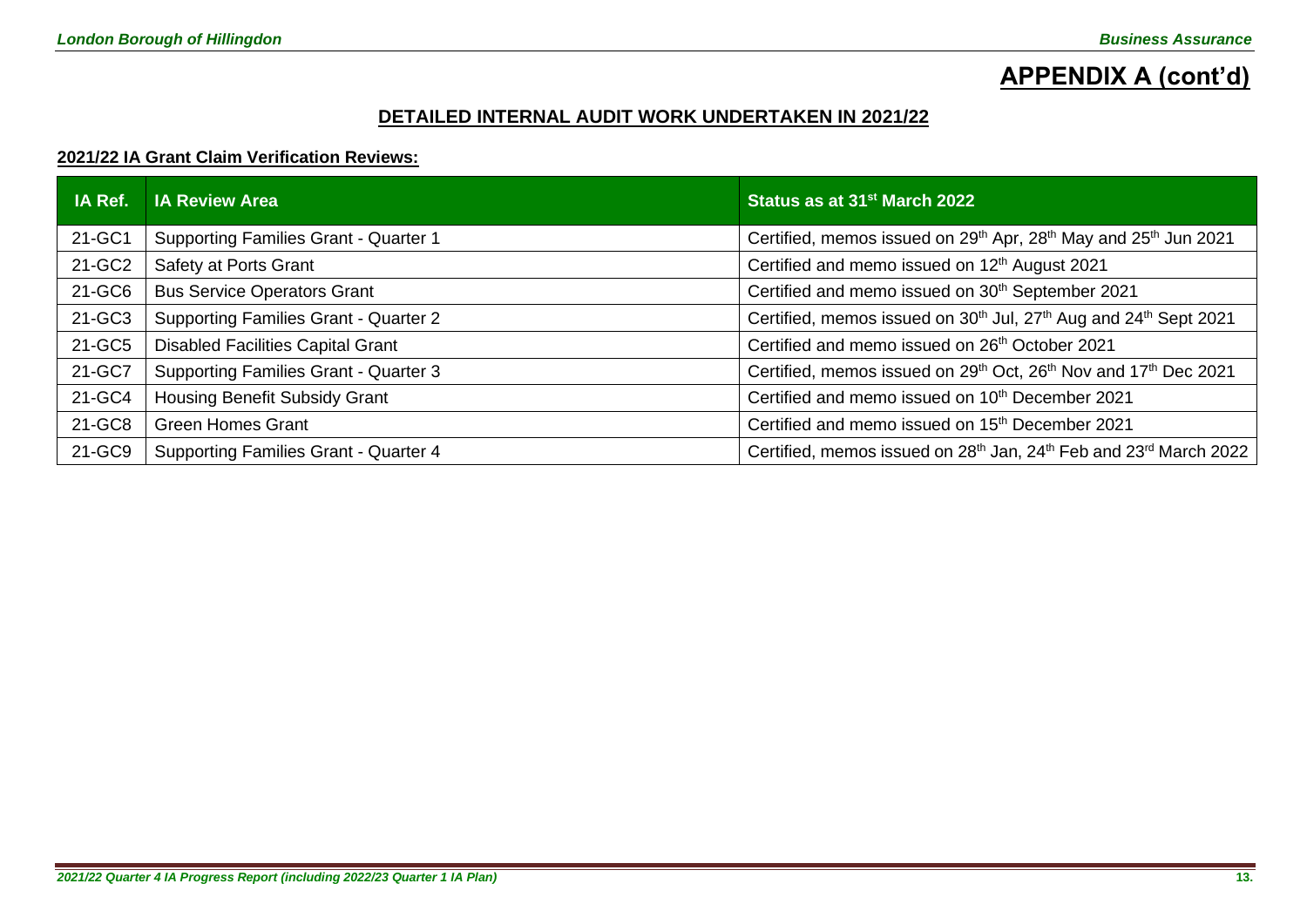# **APPENDIX B**

### **REVISIONS TO THE 2021/22 INTERNAL AUDIT PLAN ~ QUARTER 4**

### **AMENDMENTS to the 2021/22 Operational IA Plan for Quarter 4:**

| IA Ref. | <b>Planned IA Review Area</b>                          | <b>Review Type</b> | <b>IA Risk</b><br><b>Rating</b> | <b>Review Sponsor</b>                                                                        | <b>Scope / Rationale</b>                                    |
|---------|--------------------------------------------------------|--------------------|---------------------------------|----------------------------------------------------------------------------------------------|-------------------------------------------------------------|
| 21-C7   | <b>Purchasing and Payments</b><br>in Hayes Park School | Consultancy        | <b>MEDIUM</b>                   | <b>Tony Zaman</b><br>Interim Chief Executive,<br>Corporate Director,<br>Social Care & Health | Joint Internal Audit and Counter Fraud consultancy reviews. |
| 21-C8   | <b>Direct Payments</b><br><b>Transactional Testing</b> | Consultancy        | <b>MEDIUM</b>                   | <b>Tony Zaman</b><br>Interim Chief Executive,<br>Corporate Director,<br>Social Care & Health | Joint Internal Audit and Counter Fraud consultancy reviews. |

#### **IA work DEFERRED from the 2021/22 Operational IA Plan for Quarter 4:**

| IA Ref. | <b>Planned IA Review Area</b>                                                                                               | <b>Review Type</b> | <b>IA Risk</b><br><b>Rating</b> | <b>Review Sponsor</b>                                                                                                     | <b>Scope / Rationale</b>                                                                                                                                                                                                                                                                                                                                                                                                                           |
|---------|-----------------------------------------------------------------------------------------------------------------------------|--------------------|---------------------------------|---------------------------------------------------------------------------------------------------------------------------|----------------------------------------------------------------------------------------------------------------------------------------------------------------------------------------------------------------------------------------------------------------------------------------------------------------------------------------------------------------------------------------------------------------------------------------------------|
| 21-A30  | <b>Dedicated Schools Grant</b><br>(DSG) - Pupil Places<br><b>Planning including Special</b><br><b>Education Needs (SEN)</b> | Assurance          | <b>HIGH</b>                     | Dan Kennedy<br><b>Corporate Director</b><br>Planning, Environment,<br><b>Education &amp; Community</b><br><b>Services</b> | The Council have a recovery action plan in place which has<br>now been agreed by the DfE. A dedicated officer is co-<br>ordinating activities with monitoring and oversight of its work<br>streams. Therefore, the service has highlighted that greater<br>value would be gained by deferring this IA review and instead<br>IA providing assurance through verification regarding the<br>completion of the future recovery action plan workstream. |
| 21-A33  | <b>Stronger Families Hub</b>                                                                                                | Assurance          | <b>MEDIUM</b>                   | <b>Julie Kelly</b><br><b>Executive Director,</b><br>Children and Young<br>People Services                                 | The Deputy Director has agreed for this audit be deferred to<br>2022/23 Q1 in order to extend the scope all of the Stronger<br>Families early help model to increase the value of this review.<br>The deferral was suggested and agreed with the HIA in light of<br>the short-term resourcing challenges faced by the IA team.                                                                                                                     |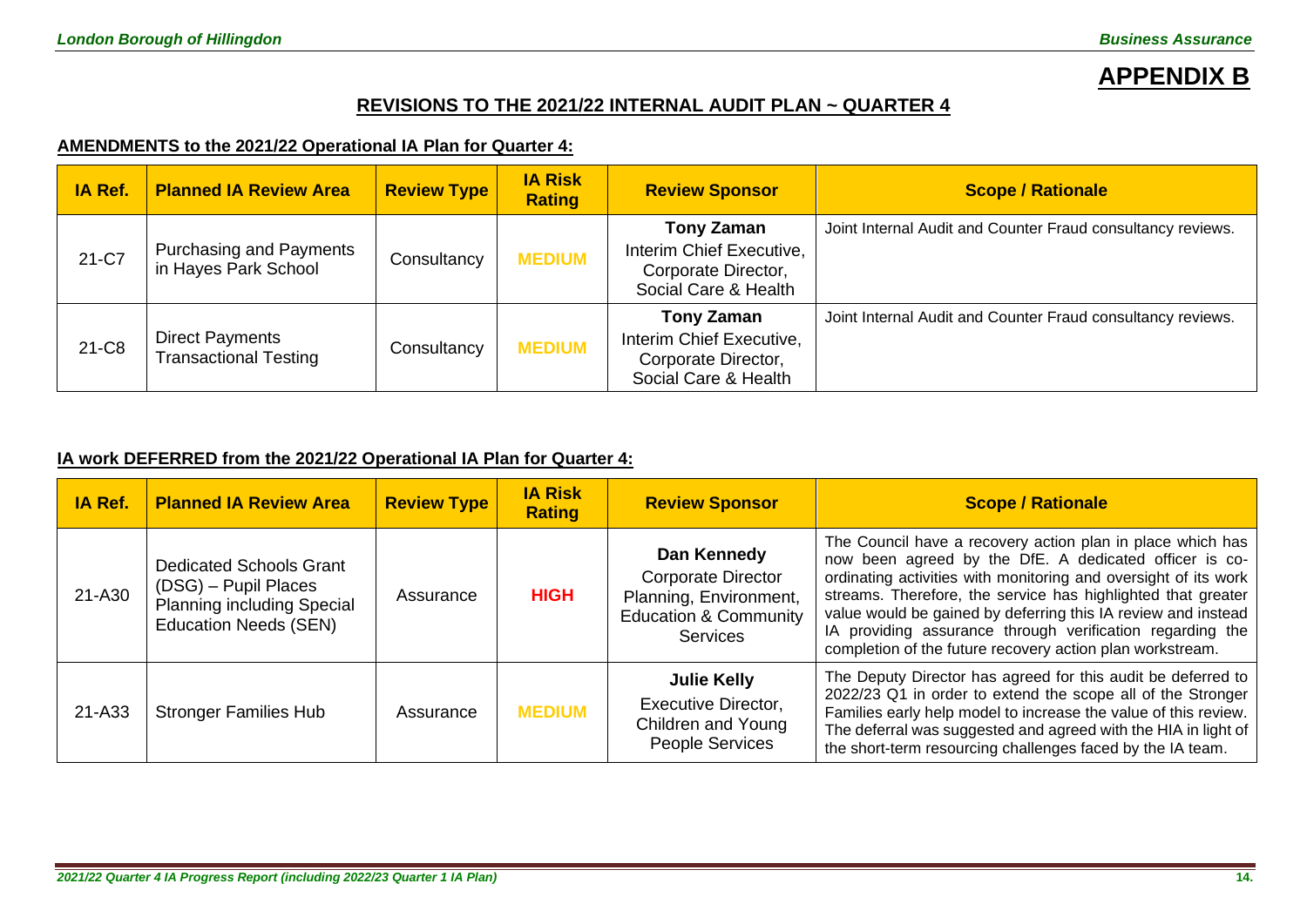# **APPENDIX C**

### **DETAILED OPERATIONAL INTERNAL AUDIT PLAN 2022/23 ~ QUARTER 1**

**IA work scheduled to commence in the 1 st April to 30th June 2022 period:**

| IA Ref.   | <b>Planned Audit Area</b>                               | <b>Audit Type</b> | <b>Risk</b><br><b>Assessment</b> | <b>Review Sponsor</b>                                  | <b>Rationale</b>                                                                                                                                                                                                                                                                                                                                                                                                                                                                                                                                                                                                                                                                                                                                                                                                                                                                                                                                                                                                                                                                               |
|-----------|---------------------------------------------------------|-------------------|----------------------------------|--------------------------------------------------------|------------------------------------------------------------------------------------------------------------------------------------------------------------------------------------------------------------------------------------------------------------------------------------------------------------------------------------------------------------------------------------------------------------------------------------------------------------------------------------------------------------------------------------------------------------------------------------------------------------------------------------------------------------------------------------------------------------------------------------------------------------------------------------------------------------------------------------------------------------------------------------------------------------------------------------------------------------------------------------------------------------------------------------------------------------------------------------------------|
| 22-A1     | <b>Capital Programme</b>                                | Assurance         | <b>HIGH</b>                      | <b>Perry Scott</b><br>Corporate Director,<br>Place     | Hillingdon's existing property and infrastructure assets require<br>significant investment in order to continue to deliver services to<br>residents. The main aim of the Capital Programme Funded Projects<br>workstream is to maximise the council's property and land assets<br>and provide an overview of asset development being undertaken to<br>council properties as part of the Capital programme. These projects<br>consist of the Council's housing development programme, sites<br>developed in the Housing Zone and the Schools expansion,<br>development and maintenance programmes.<br>This review will assess the effectiveness and management of<br>Capital Programme funded projects and how these projects are<br>delivered, to include:<br>The effectiveness of project management of construction or<br>refurbishment<br>The ongoing review of Asset Management Data and system;<br>The delivery within the agreed budget and timeframe that was<br>set and approved by Cabinet; and<br>Ensure that there is clear and effective performance management<br>of contractors. |
| $22 - A2$ | <b>Direct Payments</b>                                  | Assurance         | <b>HIGH</b>                      | <b>Paul Whaymand</b><br>Corporate Director,<br>Finance | Direct Payments are inherently high risk as they involve paying<br>funds to individuals in order to address their own care and support<br>needs. The review will provide assurance regarding the overall<br>management of the scheme and examine costs compared to<br>commissioned services.                                                                                                                                                                                                                                                                                                                                                                                                                                                                                                                                                                                                                                                                                                                                                                                                   |
| $22-A3$   | <b>Domestic Violence</b><br><b>Homelessness Process</b> | Assurance         | <b>HIGH</b>                      | <b>Perry Scott</b><br>Corporate Director,<br>Place     | Housing are experiencing a consistent increased cohort requesting<br>assistance in relation to homelessness following instances of<br>domestic abuse (with an of average of 1 person/family presenting<br>each day). The review will provide assurance over the adequacy<br>and effectiveness of the management of domestic violence cases<br>that result in homelessness, particularly where joint working is<br>involved, e.g. with housing associations and LBH Social Care.                                                                                                                                                                                                                                                                                                                                                                                                                                                                                                                                                                                                                |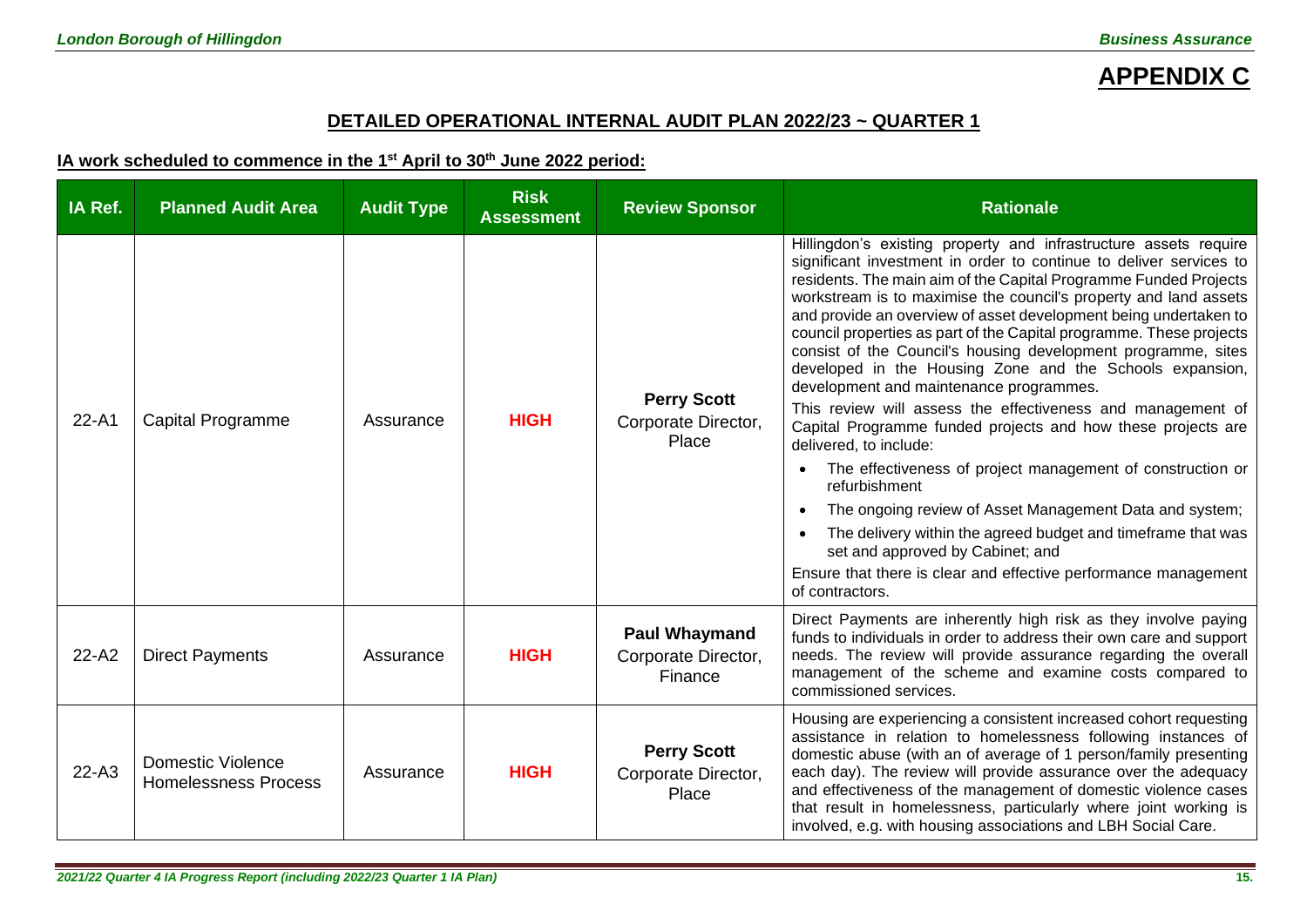# **APPENDIX C (cont'd)**

### **DETAILED OPERATIONAL INTERNAL AUDIT PLAN 2022/23 ~ QUARTER 1**

#### **IA work scheduled to commence in the 1 st April to 30th June 2022 period:**

| IA Ref.   | <b>Planned Audit Area</b>                        | <b>Audit Type</b> | <b>Risk</b><br><b>Assessment</b> | <b>Review Sponsor</b>                                                                            | <b>Rationale</b>                                                                                                                                                                                                                                                                                                                                                                                                                                                                                                                                                                                                                                               |
|-----------|--------------------------------------------------|-------------------|----------------------------------|--------------------------------------------------------------------------------------------------|----------------------------------------------------------------------------------------------------------------------------------------------------------------------------------------------------------------------------------------------------------------------------------------------------------------------------------------------------------------------------------------------------------------------------------------------------------------------------------------------------------------------------------------------------------------------------------------------------------------------------------------------------------------|
| $22 - A4$ | Information Security (IS)                        | Assurance         | <b>HIGH</b>                      | Dan Kennedy<br>Corporate Director,<br><b>Central Services</b>                                    | Following the Remote Working audit in Quarter 2 2020/21 which<br>included some aspects of IT security, it was agreed by the<br>Corporate Directors and senior management that it would be<br>beneficial to stakeholders across the Council to complete a<br>dedicated review of IS (to include aspects of disaster recovery and<br>the backup capability of key data and systems in accordance with<br>clearly defined business requirements).<br>This review will coincide with the annual PSN compliance exercise<br>to enable the inclusion of any recommendations that arose from the<br>most recent Public Security Network submission and certification. |
| $22 - A5$ | <b>Fraud Prevention Controls</b><br>in Contracts | Assurance         | <b>MEDIUM</b>                    | <b>Paul Whaymand</b><br>Corporate Director,<br>Finance                                           | This review will assess the effectiveness of fraud prevention<br>controls across contract variations, contract management and<br>Declarations of Interest, amongst other areas, across the Council.                                                                                                                                                                                                                                                                                                                                                                                                                                                            |
| 22-A6     | <b>Stronger Families</b>                         | Assurance         | <b>MEDIUM</b>                    | <b>Julie Kelly</b><br><b>Executive Director,</b><br><b>Children and Young</b><br>People Services | Stronger Families is a locality based Early Help and Prevention<br>Service supporting children at the earliest possible stage by<br>working closely with partners across Hillingdon. This review will<br>seek to provide assurance that this early help model is embedded,<br>efficient and effectively responding to need.<br>This review was deferred from Q4 in order to extend the scope of<br>the audit to all of the Stronger Families early help model to increase<br>the value of this review. The deferral was suggested and agreed<br>with the HIA in light of the short-term resourcing challenges faced<br>by the IA team.                         |
| 22-A7     | <b>Making Tax Digital</b>                        | Assurance         | <b>MEDIUM</b>                    | <b>Paul Whaymand</b><br>Corporate Director,<br>Finance                                           | Failure to comply with legislation could result in reputational<br>damage and financial penalties. Review systems development to<br>ensure that the making tax digital agenda is adhered to. The work<br>will need to focus on expenditure, including petty cash and income<br>streams which feed the annual accounts.                                                                                                                                                                                                                                                                                                                                         |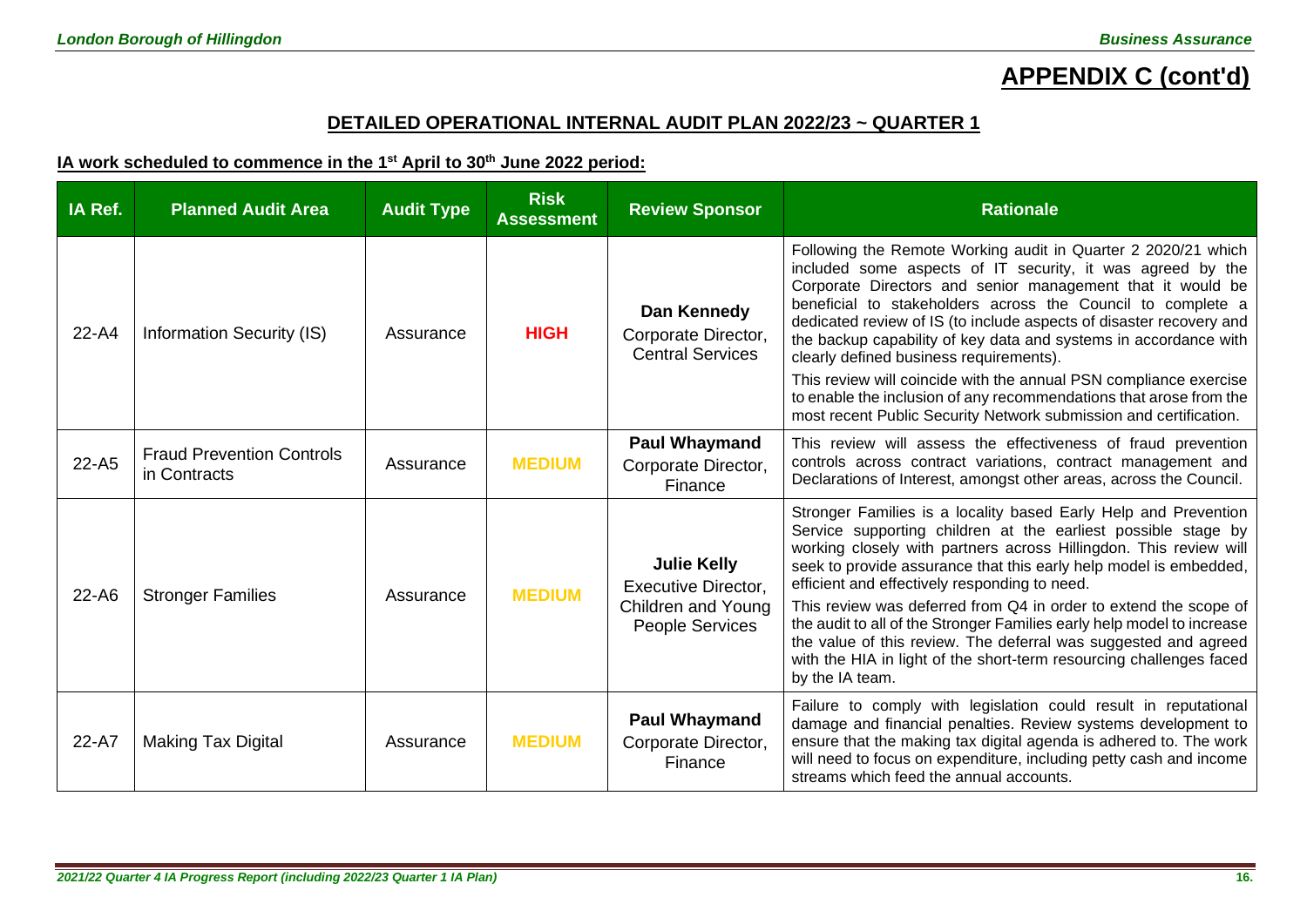# **APPENDIX C (cont'd)**

### **DETAILED OPERATIONAL INTERNAL AUDIT PLAN 2022/23 ~ QUARTER 1**

#### **IA work scheduled to commence in the 1 st April to 30th June 2022 period:**

| IA Ref. | <b>Planned Audit Area</b>                | <b>Audit Type</b>  | <b>Risk</b><br><b>Assessment</b> | <b>Review Sponsor</b>                                                                            | <b>Rationale</b>                                                                                                                                                                                                                                                                                                                                                                           |
|---------|------------------------------------------|--------------------|----------------------------------|--------------------------------------------------------------------------------------------------|--------------------------------------------------------------------------------------------------------------------------------------------------------------------------------------------------------------------------------------------------------------------------------------------------------------------------------------------------------------------------------------------|
| 22-GC1  | Supporting Families Grant -<br>Quarter 1 | <b>Grant Claim</b> | N/A                              | <b>Julie Kelly</b><br><b>Executive Director,</b><br>Children and Young<br><b>People Services</b> | Supporting Families Grant continues to be a Central Government<br>scheme under the MHCLG, with the stated objective of helping<br>vulnerable families turn their lives around. The Council receives a<br>payment by results from the MHCLG for each family they support<br>under the scheme.<br>As per the grant conditions, IA will undertake verification work to<br>confirm compliance. |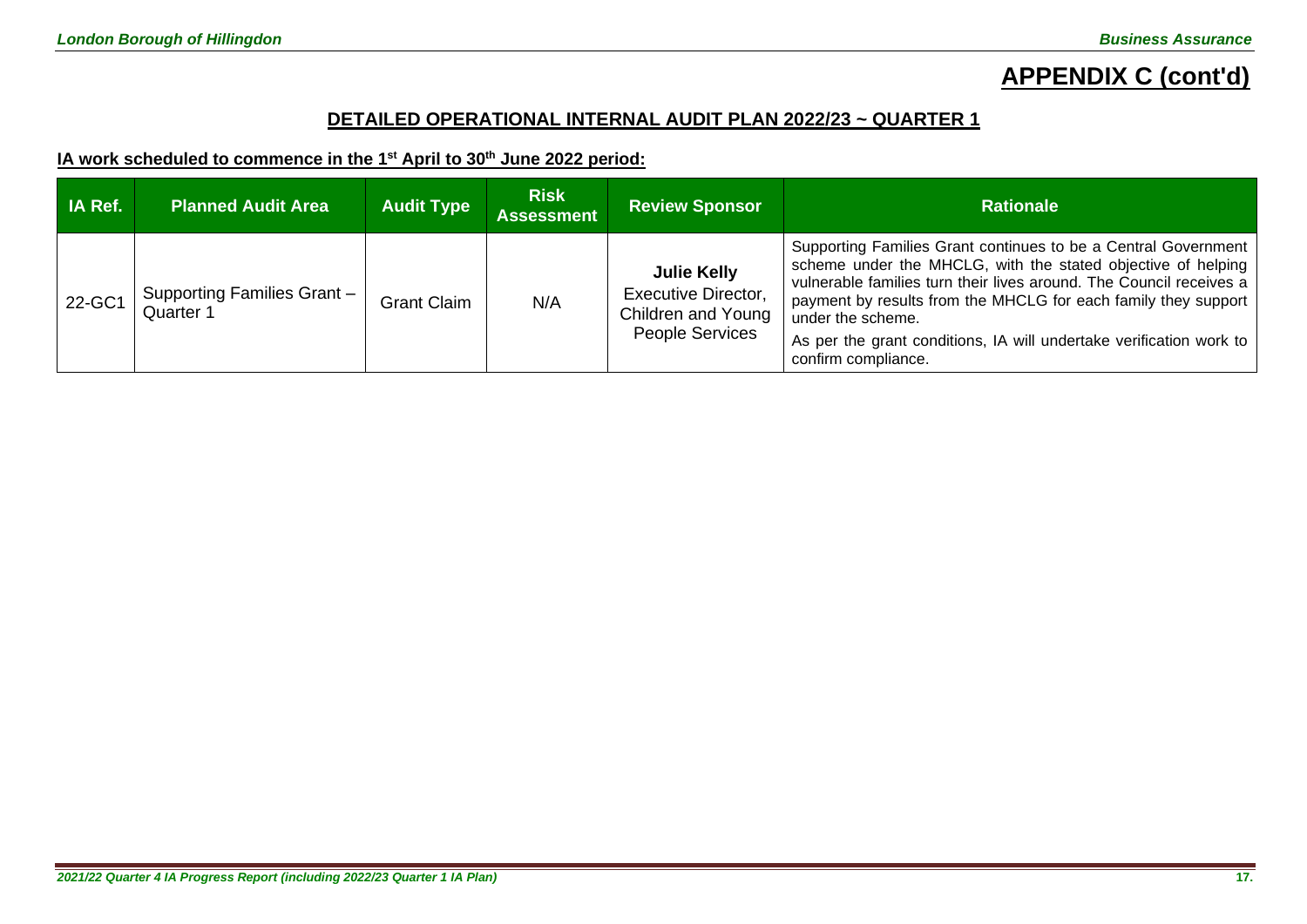# **APPENDIX C (cont'd)**

### **DETAILED OPERATIONAL INTERNAL AUDIT PLAN 2022/23 ~ QUARTER 1 (cont'd)**

**IA work scheduled to commence in the 1 st April to 30th June 2022 period – Analysis by Corporate Director:**



- The relevant Audit Sponsor (Corporate Directors, Directors, Deputy Directors, Assistant Directors and Heads of Service) will be consulted regarding the exact timing of each individual IA review; and
- Where an IA review is deferred or cancelled within the quarter, the relevant Audit Sponsor will be asked to provide an alternative audit in their Directorate (Group).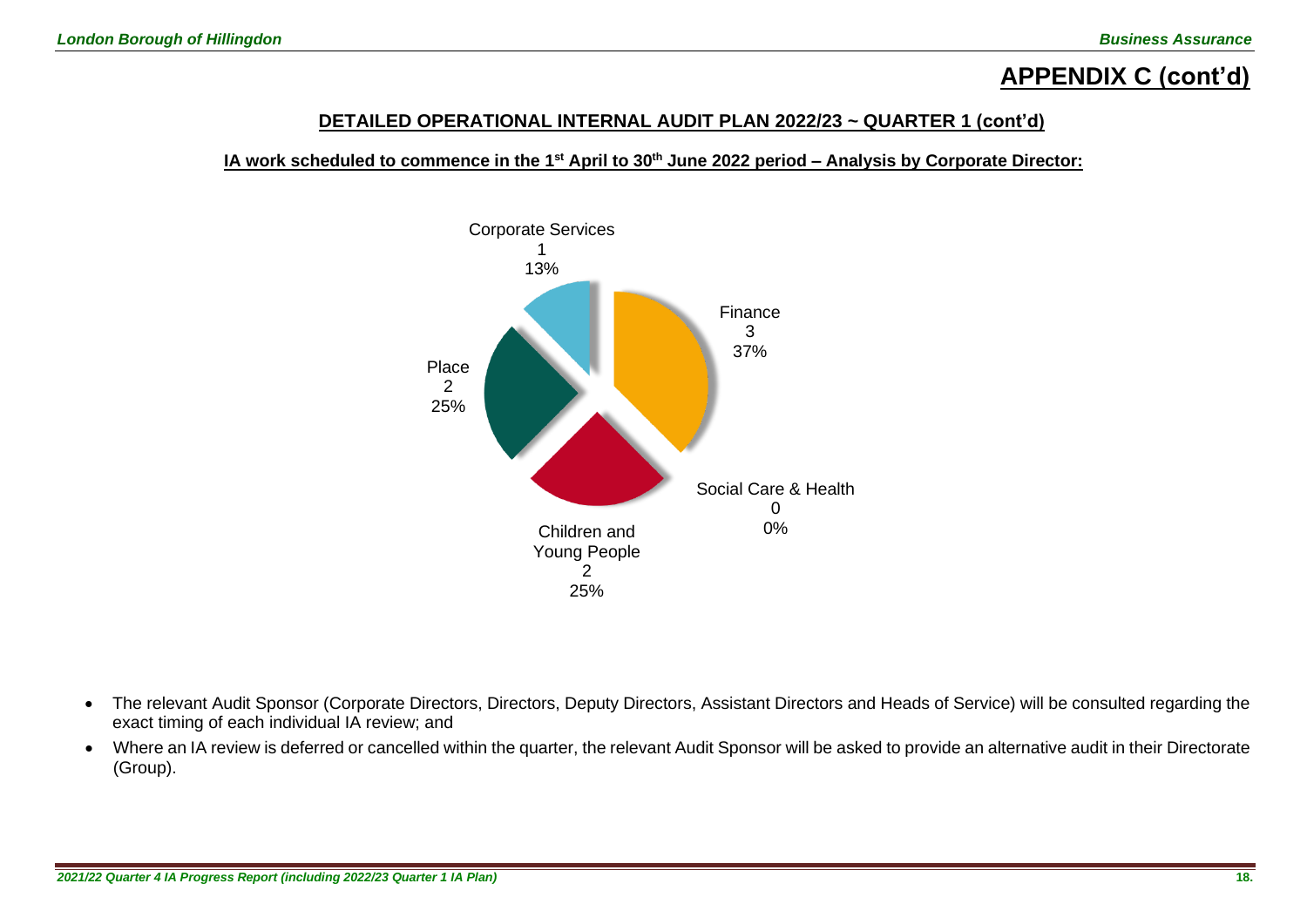

# **INTERNAL AUDIT KEY PERFORMANCE INDICATORS**

| <b>KPI</b><br>Ref. | <b>Performance Measure</b>                                                                                                                                                                                          | <b>Target</b><br><b>Performance</b> | Actual*<br><b>Performance</b> | <b>RAG</b><br><b>Status</b> |
|--------------------|---------------------------------------------------------------------------------------------------------------------------------------------------------------------------------------------------------------------|-------------------------------------|-------------------------------|-----------------------------|
| KPI <sub>1</sub>   | 2021/22 HIGH risk IA recommendations<br>where positive management action is<br>proposed                                                                                                                             | 98%                                 | 100%                          | <b>GREEN</b>                |
| KPI <sub>2</sub>   | 2021/22 MEDIUM risk IA<br>recommendations where positive<br>management action is proposed                                                                                                                           | 95%                                 | 100%                          | <b>GREEN</b>                |
| KPI <sub>3</sub>   | 2021/22 <b>HIGH</b> risk IA recommendations<br>where management action is taken<br>within agreed timescale                                                                                                          | 90%                                 | 67%                           | <b>RED</b>                  |
| KPI <sub>4</sub>   | 2021/22 MEDIUM risk IA<br>recommendations where management<br>action is taken within agreed timescale                                                                                                               | 75%                                 | 18%                           | <b>RED</b>                  |
| KPI <sub>5</sub>   | Percentage of annual (Q1 to Q4) IA Plan<br>delivered to draft report stage by 31 <sup>st</sup><br>March                                                                                                             | 90%                                 | $+56%$                        | <b>RED</b>                  |
| KPI <sub>6</sub>   | Percentage of annual (Q1 to Q4) IA Plan<br>delivered to final report stage by 31 <sup>st</sup><br>March                                                                                                             | 80%                                 | $+44%$                        | <b>RED</b>                  |
| KPI <sub>7</sub>   | Percentage of draft reports issued as a<br>final report within 15 working days of<br>completion of fieldwork (this being the<br>final day of fieldwork, exit meeting and<br>receipt of all outstanding information) | 80%                                 | 83%                           | <b>GREEN</b>                |
| KPI <sub>8</sub>   | <b>Client Satisfaction Rating (from CFQs)</b>                                                                                                                                                                       | 85%                                 | 93%                           | <b>GREEN</b>                |
| KPI <sub>9</sub>   | IA work fully compliant with the UK<br><b>PSIAS and IIA Code of Ethics</b>                                                                                                                                          | 100%                                | 100%                          | <b>GREEN</b>                |

### **Key for above:**

- CFQs = Client Feedback Questionnaires.
- PSIAS = Public Sector Internal Audit Standards.
- IIA = Chartered Institute of Internal Auditors (UK).

#### **Key for reporting on actual KPI performance:**

- **RED** = currently this performance target is not being met (significantly [**>5%**] short of target performance).
- **AMBER** = currently not meeting this performance target (just short [**<5%**] of target performance).
- **GREEN** = currently meeting or exceeding this performance target.
- $\bullet$   $*$  = as at 31<sup>st</sup> March 2022.
- + = **10% improvement** from Quarter 3 performance.
- ++ = **12% improvement** from Quarter 3 performance.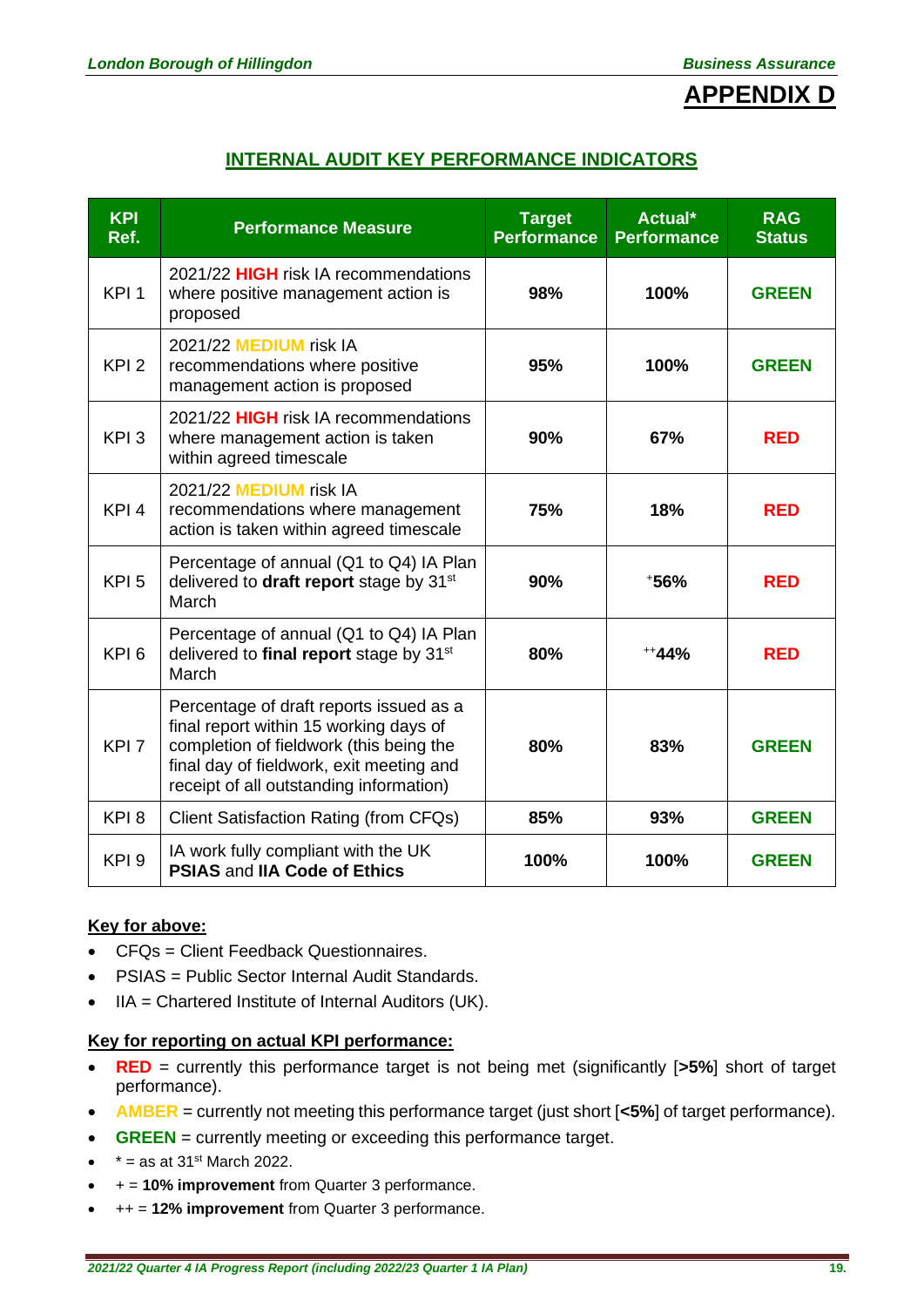

## **INTERNAL AUDIT ASSURANCE LEVELS AND DEFINITIONS**

| <b>ASSURANCE LEVEL</b> | <b>DEFINITION</b>                                                                                                                                                                                                                                                                                                                                                                                                           |
|------------------------|-----------------------------------------------------------------------------------------------------------------------------------------------------------------------------------------------------------------------------------------------------------------------------------------------------------------------------------------------------------------------------------------------------------------------------|
| <b>SUBSTANTIAL</b>     | There is a good level of assurance over the management of the<br>key risks to the Council objectives. The control environment is<br>robust with no major weaknesses in design or operation. There is<br>positive assurance that objectives will be achieved.                                                                                                                                                                |
| <b>REASONABLE</b>      | There is a reasonable level of assurance over the management<br>of the key risks to the Council objectives. The control environment<br>needs some improvement in either design or operation. There is a<br>misalignment of the level of residual risk to the objectives and the<br>designated risk appetite. There remains some risk that objectives<br>will not be achieved.                                               |
| LIMITED                | There is a <b>limited level of assurance</b> over the management of the<br>key risks to the Council objectives. The control environment has<br>significant weaknesses in either design and/or operation. The level<br>of residual risk to the objectives is not aligned to the relevant risk<br>appetite. There is a significant risk that objectives will not be<br>achieved.                                              |
| <b>NO</b>              | There is no assurance to be derived from the management of key<br>risks to the Council objectives. There is an absence of several key<br>elements of the control environment in design and/or operation.<br>There are extensive improvements to be made. There is a<br>substantial variance between the risk appetite and the residual risk<br>to objectives. There is a high risk that objectives will not be<br>achieved. |

- 1. **Control Environment:** The control environment comprises the systems of governance, risk management and internal control. The key elements of the control environment include:
	- establishing and monitoring the achievement of the authority's objectives;
	- the facilitation of policy and decision-making;
	- ensuring compliance with established policies, procedures, laws and regulations including how risk management is embedded in the activity of the authority, how leadership is given to the risk management process, and how staff are trained or equipped to manage risk in a way appropriate to their authority and duties;
	- ensuring the economical, effective and efficient use of resources, and for securing continuous improvement in the way in which its functions are exercised, having regard to a combination of economy, efficiency and effectiveness;
	- the financial management of the authority and the reporting of financial management; and
	- the performance management of the authority and the reporting of performance management.
- 2. **Risk Appetite:** The amount of risk that the Council is prepared to accept, tolerate, or be exposed to at any point in time.
- 3. **Residual Risk:** The risk remaining after management takes action to reduce the impact and likelihood of an adverse event, including control activities in responding to a risk.